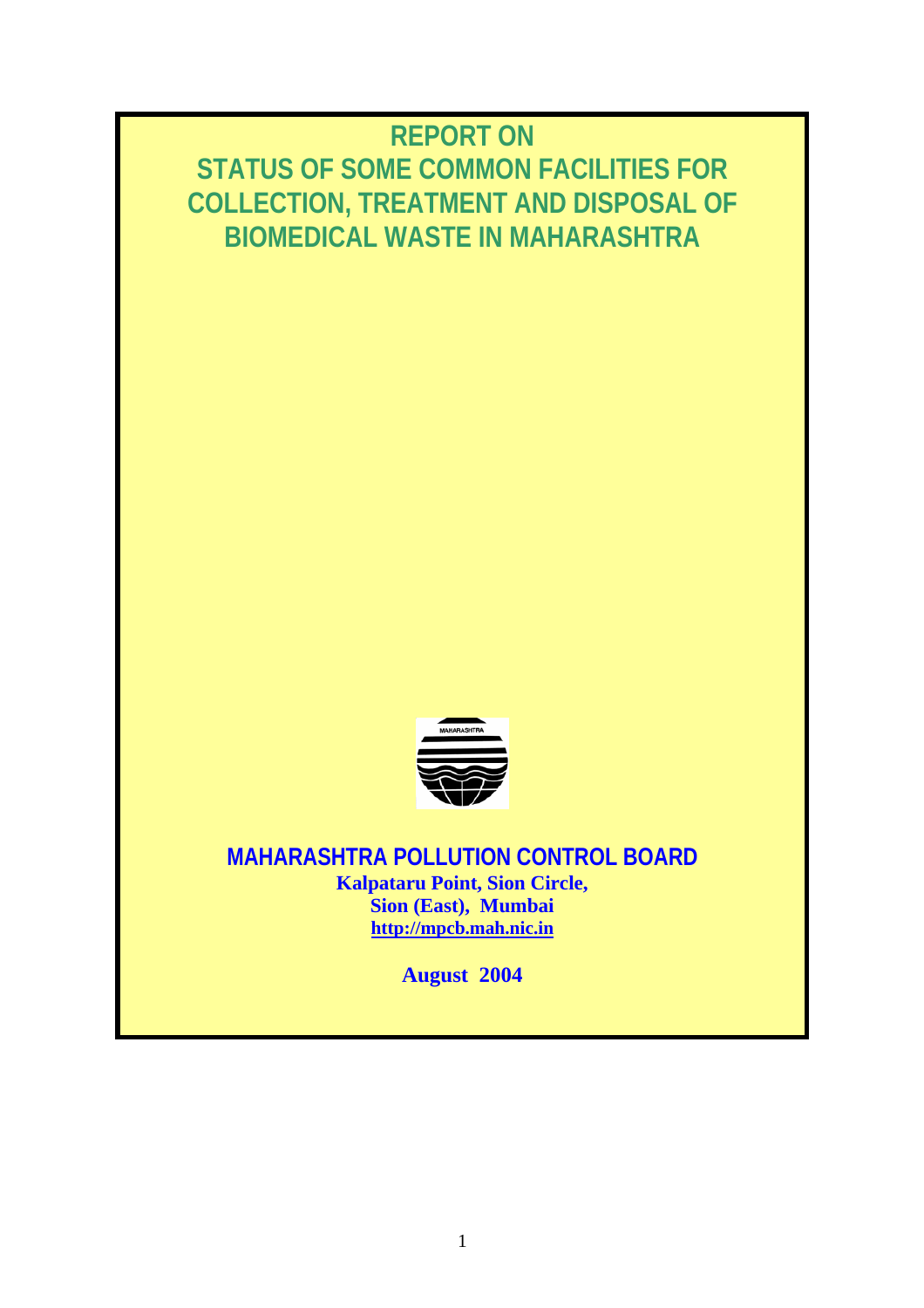# **MAHARASHTRA POLLUTION CONTROL BOARD**

#### **REPORT ON**

**STATUS OF SOME COMMON FACILITIES FOR COLLECTION,** 

**TREATMENT AND DISPOSAL OF BIOMEDICAL WASTES IN MAHARASHTRA** 

**-----------------------------------------------** 

# **CONTENTS**

| S.No.                   | <b>Chapter</b>                                                                                                                                                   | Page No.       |
|-------------------------|------------------------------------------------------------------------------------------------------------------------------------------------------------------|----------------|
| $\mathbf 1$             | Background                                                                                                                                                       | 1              |
| $\overline{2}$          | General findings                                                                                                                                                 | $\overline{2}$ |
| 3                       | <b>Discussions</b>                                                                                                                                               | 4              |
| $\overline{\mathbf{4}}$ | Recommendations                                                                                                                                                  | 6              |
| 5                       | Proposed action points                                                                                                                                           | 8              |
| 6                       | Annexure I: Fact sheets of some common facilities<br>for management of biomedical wastes                                                                         | 9              |
| $\overline{7}$          | Annexure II: Formats for record keeping at common<br>facility for management of biomedical wastes:                                                               | 15             |
| 8                       | Annexure III: "Bio medical waste management in<br>Mumbai: Policy and Approach. Paper by Dr. D.B.<br>Boralkar, Member Secretary, MPCB, Mumbai,<br>March 2004      | 20             |
| 9                       | Annexure IV: Draft order and terms of reference<br>proposed by MPCB to MCGB to facilitate<br>development of common facilities for management<br>of BMW in Mumbai | 38             |
| 10                      | Annexure V: Copy of the Public Notice dated<br>30.7.04                                                                                                           | 49             |
| 11                      | Annexure VI: BMW Management: Facts and<br><b>Figures</b>                                                                                                         | 51             |
| 12                      | Annexure VII: Photographs                                                                                                                                        | 53             |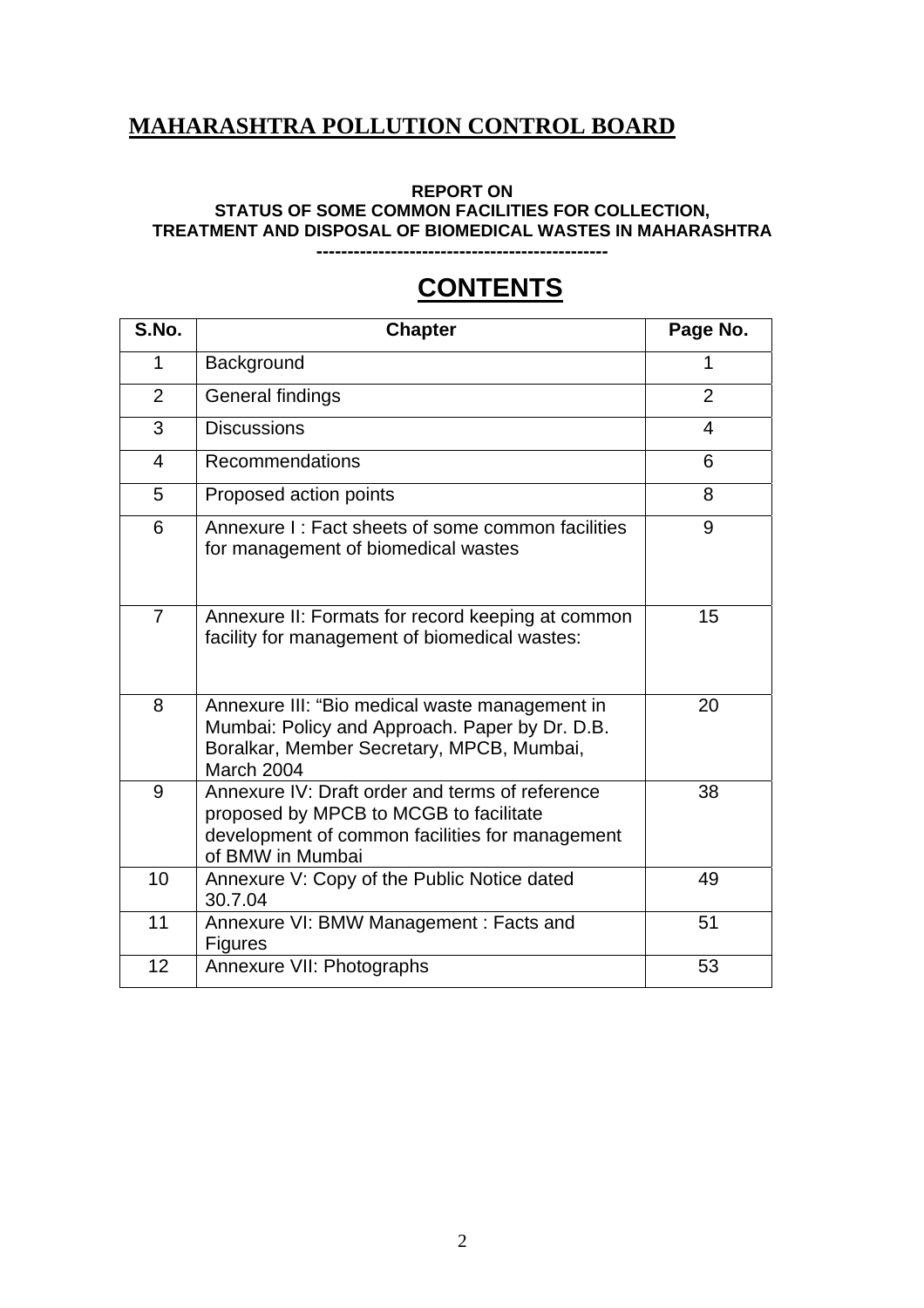### **MAHARASHTRA POLLUTION CONTROL BOARD**

#### **REPORT ON STATUS OF SOME COMMON FACILITIES FOR COLLECTION, TREATMENT AND DISPOSAL OF BIOMEDICAL WASTES IN MAHARASHTRA**

### **1.0 BACKGROUND**

Biomedical Wastes (Management & Handling) Rules, 1998 are notified under the Environment (Protection) Act, 1986. Barring precious efforts made by Tata Memorial Hospital nothing much was done in Mumbai for environmentally sound management of biomedical wastes till with installation of one common bio-medical waste treatment and disposal facility (CBMWTDF) at G.B. Hospital, Sewree. It consists of incinerator, autoclave with attendant units like shredder etc. Municipal Corporation of Greater Mumbai (MCGM) has fixed two separate agencies, one to collect the biomedical waste (BMW) of entire city and another to treat & dispose. The transport agency do not have adequate infrastructure like vehicles, manpower etc. resulting in non-collection of BMW from all generators. Further, the incinerator at the facility started giving blackish toxic fumes due to improper operation. People living in the vicinity complained and started agitation against the facility. This resulted in closing of the facility since November 2003. MCGM then started dumping the BMW in Deonar dumping ground violating the BMW Rules. On November 16, 2003, one truckload of BMW containing body parts was virtually dumped in Mulund dumping ground, which received wide publicity in print and electronic media causing public concern.

Looking at these aspects and in order to assess the overall situation in major towns/cities in Maharashtra, the Member Secretary of MPCB convened a meeting of all concerned. Further, the Secretary (Environment) also held a meeting which was attended by the Additional Commissioner (Project) MCGM, Member Secretary, Regional Officer & Sub Regional Officer of MPCB, Director (Environment) and Department of Urban Development.

As a follow-up, the Member Secretary set up a Group of Senior Officers of the, namely, Shri R.M. Kulkarni, Regional Officer, Mumbai and Dr. Ajay Deshpande, Regional Officer, Thane and directed them to visit common BMW facilities in some major towns/cities and submit the report along with recommendations to improve the overall management of BMW in the State. This report is based on the visit to common BMW treatment and disposal facilities at following cities:

| Ahmednagar       |       | Amravati   Aurangabad   Chandrapur |        | Kalyan |
|------------------|-------|------------------------------------|--------|--------|
| Kolhapur         | Mirai | Mumbai                             | Nagpur | Nasik  |
| Pimpri Chinchwad | Pune  | Sangli                             | Taloja | Thane  |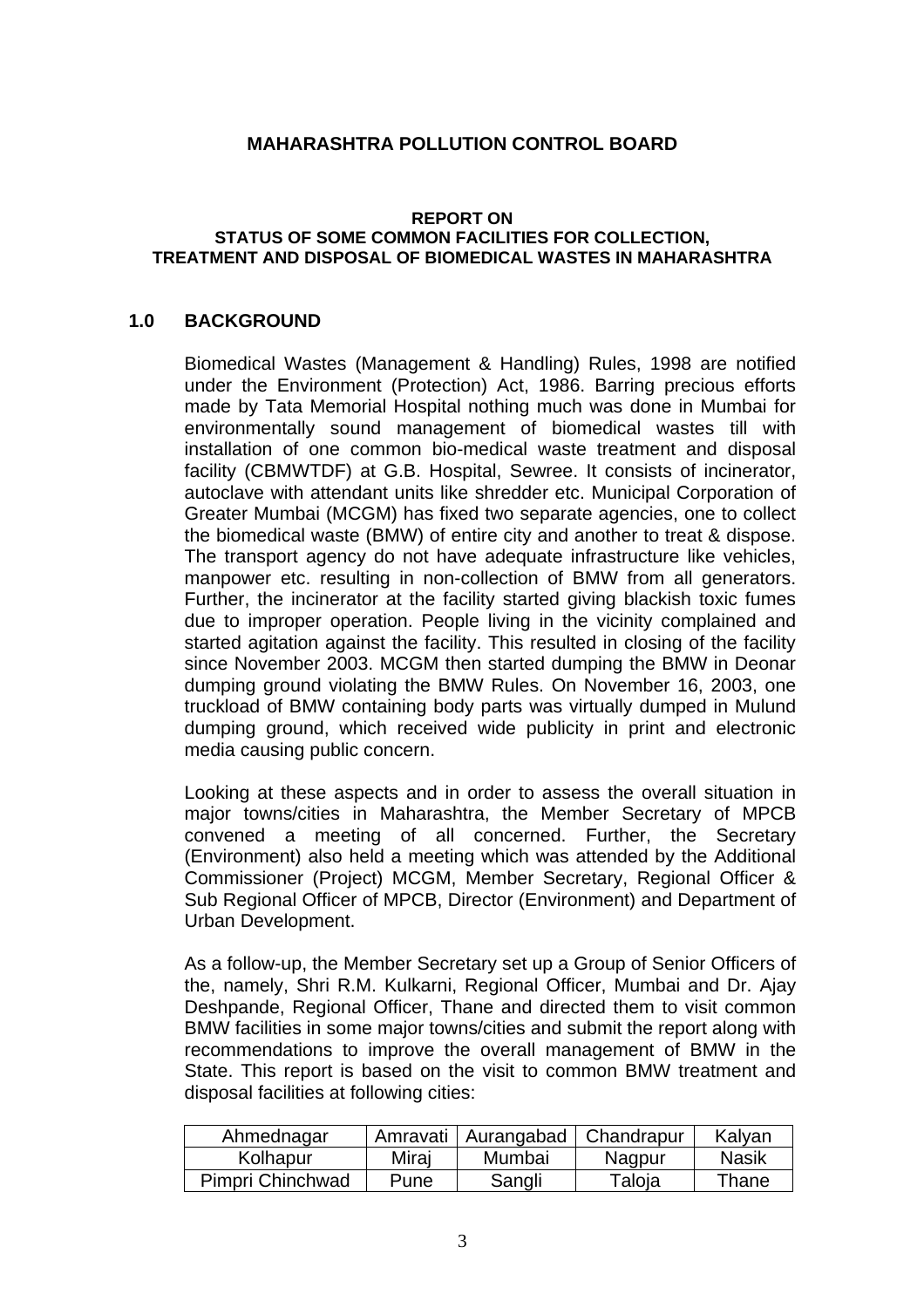### **2.0 GENERAL FINDINGS**

The Group of Officers along with the local Regional and Sub-Regional Officers visited some of the common facilities for management of BMW and prepared fact sheets (placed at Annexure I) and findings/observations are summarised as below:.

### **2.1 Collection**

- 1. BMW is not segregated at the source properly. Because of lack of training, intention and regulatory control, all waste generated in medical institutes including other solid waste is classified as BMW.
- 2. The operator of facility charged the generators either on per kilo basis or per bed basis. In case of per bed basis charge, the facility receives all sorts of waste without segregation. In case the facility charges on per kg basis, then the BMW received at facility is considerably low. Hospitals tend to avoid giving wastes to the operator.
- 3. Most of the hospitals do not have one point of collection from where waste is transported.
- 4. Hospitals do not generally send the non-incinerable / autoclavable waste to the facility. This waste is directly sold for recycle without any treatment. This is in violation of the rules.
- 5. Generation of BMW varies widely from place to place. Generally, it is 125 to 250 g per bed per day. There is no consistent ratio of incinerable and non incinerable waste
- 6. The category wise weight of BMW collected at every collection point is not recorded properly.
- 7. The hospitals in many cases informed that the operator does not collect their BMW on daily basis. This causes problem for hospitals.

### **2.2 Transportation**

- 1. For one city, there is one agency for entire BMW management except in Mumbai, where the collection and transportation of the waste is with one party and treatment is with another one.
- 2. Compared to the number of generators and waste generated, the number of vehicles in most of the cases is inadequate. It hampers proper and timely BMW collection.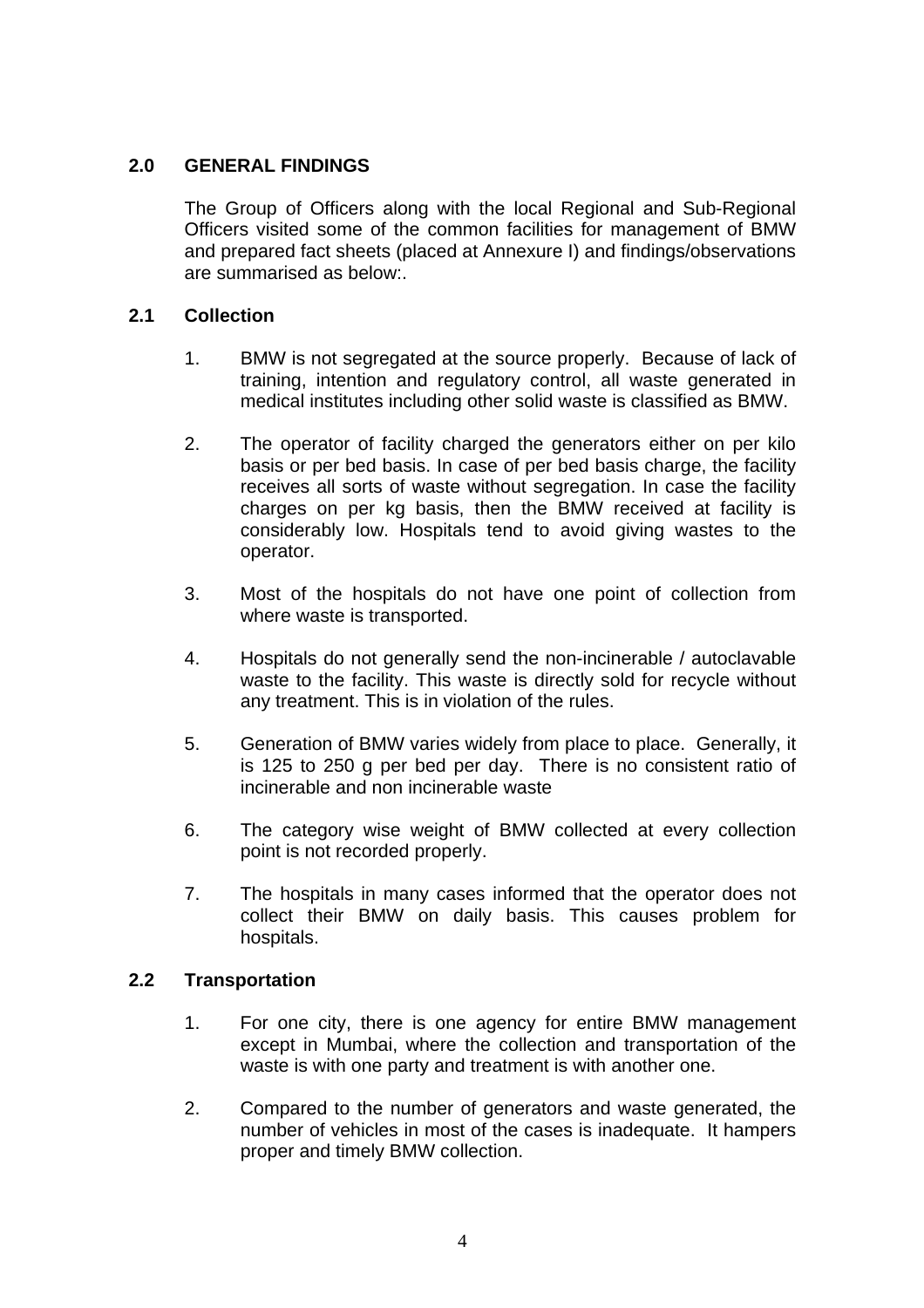- 3. Some facilities have big vehicles like truck or mini-trucks. Big vehicles are not suitable for densely populated areas in cities. The vehicles do not have proper compartments for different category of wastes.
- 4. The transporters do not keep the records of the waste collected from individual operators as per category and weight basis.
- 5. The transporters do not visit and collect the BMW from all hospitals, particularly the small ones.

### **2.3 Treatment**

- 1. The common facilities need to have complete in-house arrangements for collection, transport, treatment and disposal of all categories BMW. It was observed that some facilities like at Pune, Pimpri Chinchwad Municipal Corporation and Nagpur have only incineration. There is no proper arrangement for ash disposal. These facilities cannot be considered as common facility.
- 2. Generally the facilities are located away from the habitation, except in Mumbai where it is in the city.
- 3. It was observed that in most of the cases the required temperature at primary chamber (PC) & secondary chamber (SC) are not achieved. Records of incinerator operation including temperature, waste charging, time of operation and fuel consumption are not maintained. Temperature indicators and recorders were found faulty.
- 4. Most of the facilities lack technical support to address operational problems.
- 5. Facilities in smaller towns have to depend on their own D.G. sets, as electricity supply is erratic and irregular.
- 6. Because of improper segregation, the incinerators tend to emit lot of fumes in spite of provision of scrubbing arrangements.
- 7. Handling and storage of waste before treatment is inadequate.
- 8. Records of waste received and treated, temperature, hours of operations are not maintained.
- 9. Scrubbed water and floor washings are not adequately treated.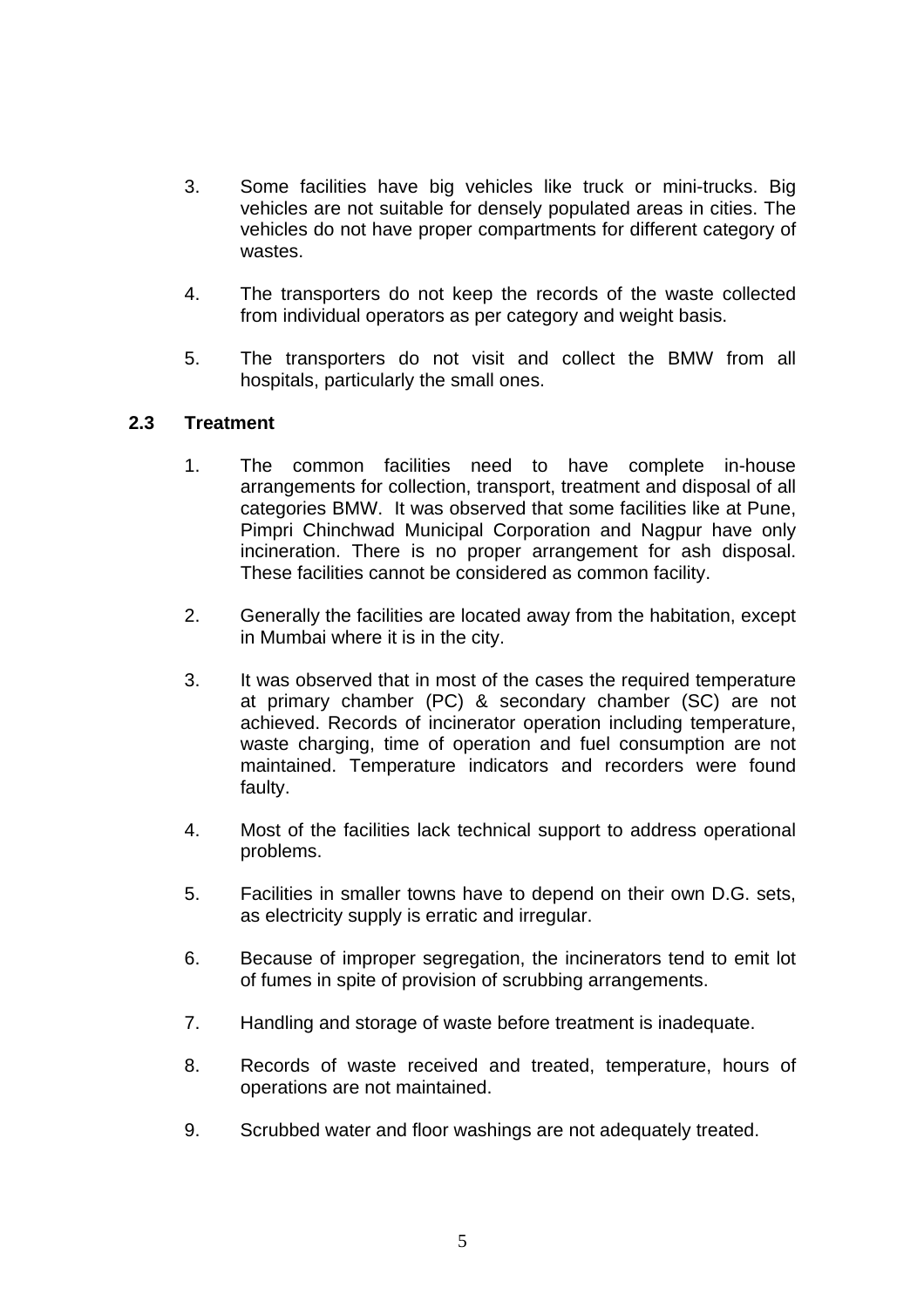### **3.0 DISCUSSION**

The observations made during the visit reveal several non-compliances, in terms of proper segregation, collection, treatment and disposal of BMW.

### **3.1 Collection and transport**

The collection of BMW from the large number of generators and transporting the same to the facility require adequate infrastructure and managerial efforts. There is an urgent need to streamline the collection systems. This should identify the generators, which are either not sending the waste regularly or not segregating the waste properly. It will be possible only if the facility operator approaches the generator on daily basis and keep proper records of category and weight of BMW received. This is relevant as it is observed in case of Mumbai that non-collection of the waste from individual hospitals is causing the problems for smooth operation of the facility.

The proper segregation of BMW at source is also important area where all concerned including local body, medical association and generators have to take initiatives to implement rules. This will also help estimate the BMW generation from different types of medical institutions.

### **3.2 Treatment**

The operation and maintenance of incineration is an important area requiring high degree of attention. The incineration of BMW at temperatures lower than the specified range are likely to emit the toxic/carcinogenic air pollutants like dioxins and furans. Hence, it is felt that the improper BMW incineration at lower temperatures and lower residence time is more dangerous and harmful than not treating the waste. Operating the incineration at desired temperatures, at primary and secondary chambers is a difficult task because of higher temperature ranges. It was observed that in most of the cases, the temperature at PC & SC is not achieved. Records are not maintained of the incinerator operations including temperature, waste charging, time of operation and fuel consumption. It is necessary that all these incinerators shall have continuous temperature recorders.

It is therefore decided to take urgent action against the default and ensure compliance within a stipulated time. Directions are issued by Member Secretary to inspect the facilities at least once in a fortnight by SRO and once in a month by RO.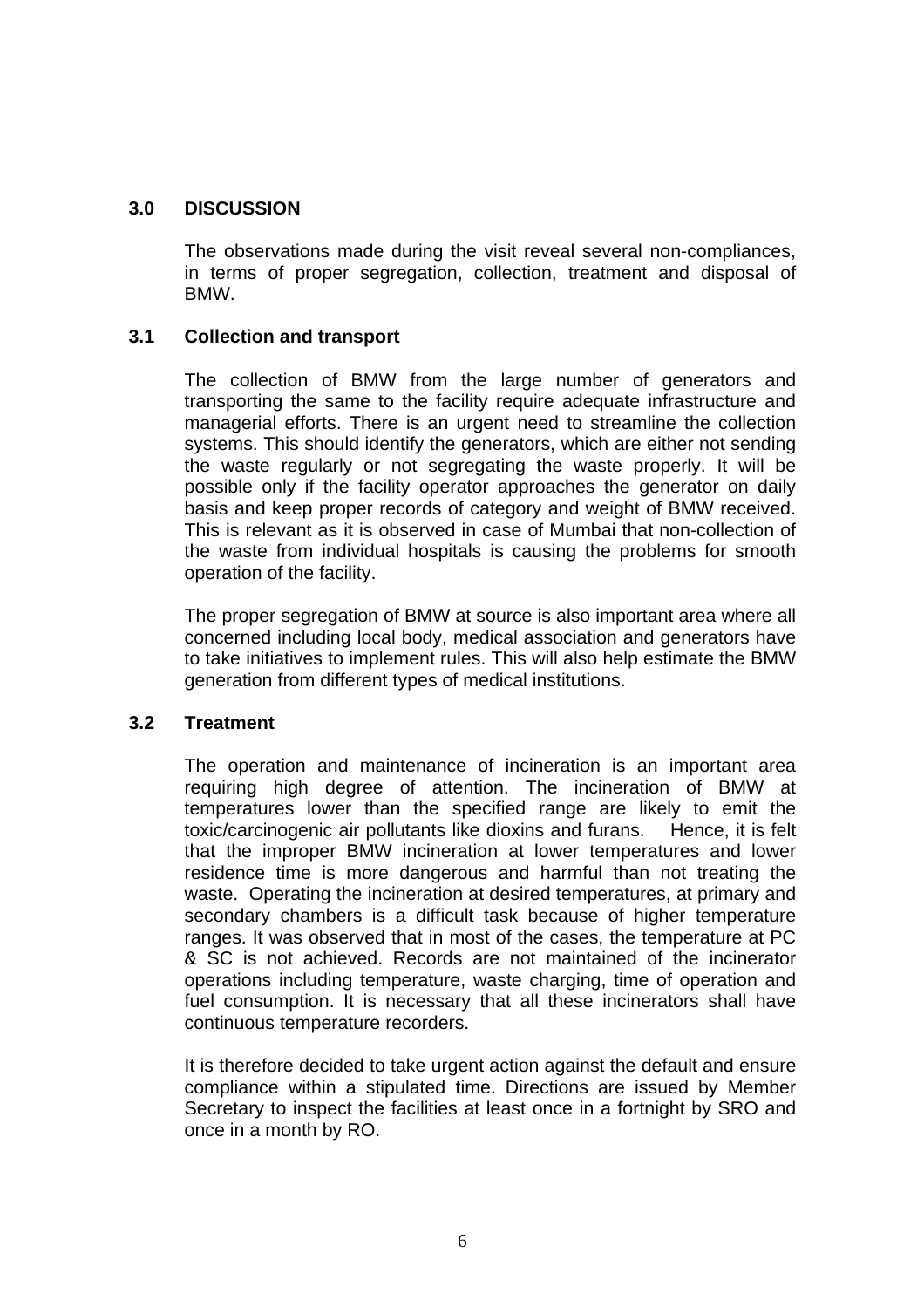The incinerator at Pune facility is horizontal with a single burner. The facility operator claims to achieve the required temperature and other specification of the incinerator. However, in the absence of temperature recorder / indicator, this claim could not be ascertained. Further, the occurrence of un-burnt cotton in PC & SC showed improper operation of unit. It is therefore decided that detailed verification shall be done through a reputed expert agency.

### **3.3 Record keeping**

The record keeping is important area where enough attention is not given by CBMWTDF. As per the guidelines for common facilities, the facility shall have a record of daily category wise BMW collection from individual generators and a weekly list needs to be submitted to MPCB for taking action against the generators who are not sending BMW to facility.

The collection of BMW from individual generator is important activity of common facility. It is necessary that the CBMWTDF approach the generator on daily basis to collect the waste. The generators are responsible for proper segregation of waste. The segregated waste needs to be stored properly in colour coded bags which shall be collected by CBMWTDF by actual weighing and recording same in the records of both with transporter and generator. The waste collection bags should also have arrangements to identify the waste source i.e. generator identity. This can be either through bar coding or display of generator code on the bag.

It was further observed that the waste collection records are not kept properly as category of waste, quantity etc. In most of the cases the temperature at PC & SC of incinerator are not achieved. Records are not maintained for incinerator operating parameters such temperature, waste charging, time of operation and fuel consumption. Keeping in view of this requirement MPCB has prepared formats for record keeping (Annexure II). Directions are being issued to CBMWTF's to maintain the information as per the formats. This includes:

- BMW collection from individual generator
- Incinerator operation
- Autoclave/Shredder operation

### **3.4 The role of local bodies**

As per the BMW rules, the local bodies are required to take a lead in implementing the rules by working as a facilitator. However, in most the cases, the local body is involved in either collection of waste or financial management of the common BMWT facility. It is opined that that the local bodies must work as a facilitator for BMW management rather than getting involved into the day-to-day operation. In a typical case, Nagpur Municipal Corporation has floated a tender for common facility where the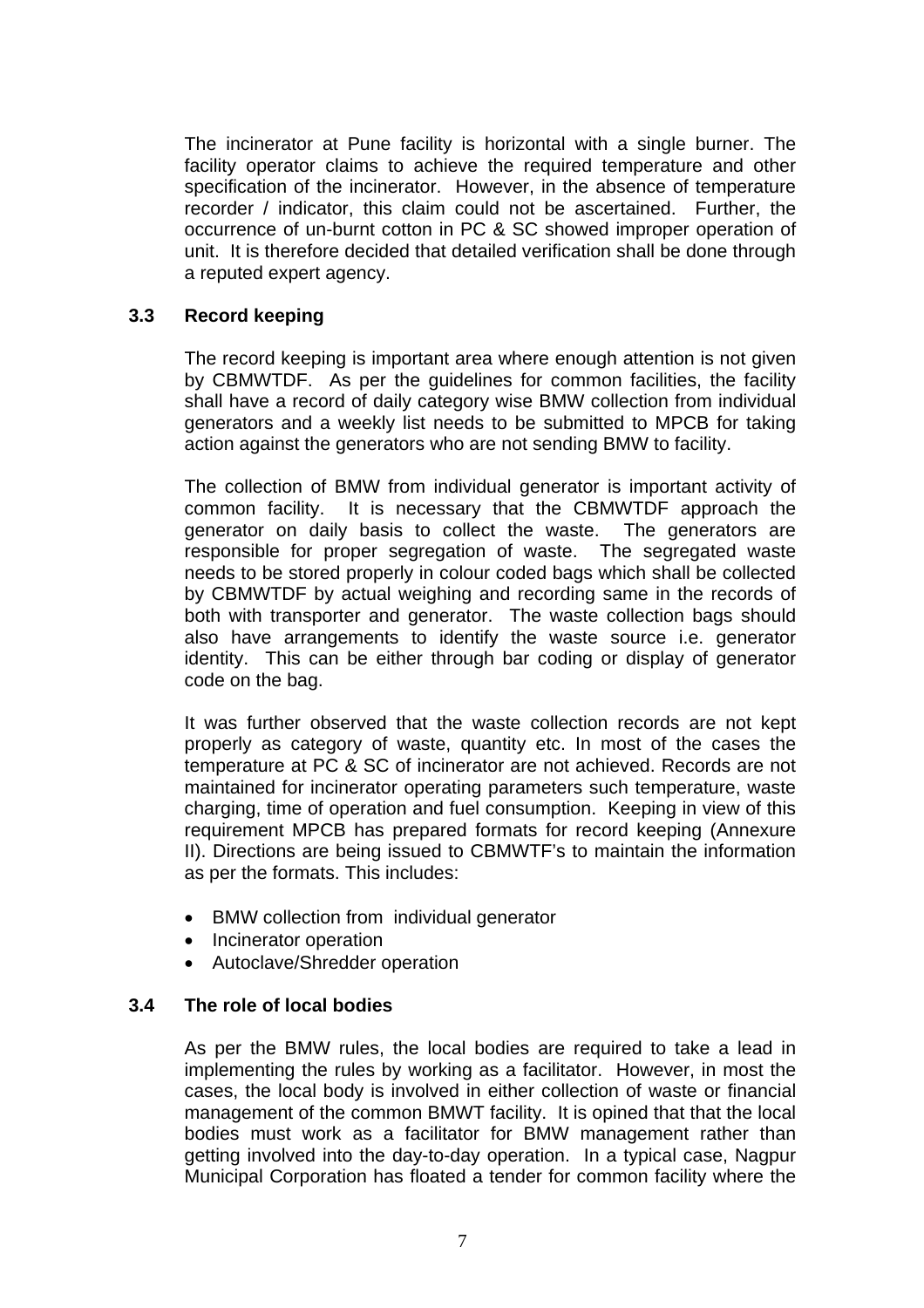tender evaluation criteria include the royalty to be paid to Nagpur Municipal Corporation. This practice of making revenue out of BMW management is not going well with the spirit of rules. Technical and financial capability of the operator should be the basis for selection.

The hospitals and nursing homes are also required to register with the local bodies under Nursing Homes Regulation. The local body shall verify the compliance by these healthcare establishments while considering their applications for grant of license.

### **3.5 Capacity utilisation**

The installed capacity of incinerator in most of the CBMWTF's is much more than the actual generation of incinerable BMW in the area. Local bodies generally develop these facilities and have stipulated the specifications, including the incinerator capacity. The guidelines published by CPCB for the common BMW facilities stipulate that there should preferably be one incinerator for 10,000 beds and the facility should cater to surrounding area in 150-km radius.

Under these circumstances, it becomes necessary to augment these facilities by allowing them to cater additional areas in the vicinity. This was first tried at Thane facility, where generators from nearby urban areas like Mira Bhayander, Navghar-Manikpur, Vasai have joined Thane facility. This has ensured smooth working of incinerator and has enhanced techno-economic feasibility of the project at Thane. This is subject to compliance verification.

There are several hospitals, which have their own incinerators and their performance, as per the new standards and guidelines have not been evaluated so far. It may be more appropriate to have a common facility, which runs effectively than having several incinerators spread across a city. Evaluation of performance of each of these incinerators is being undertaken by MPCB on priority.

### **4.0 RECOMMENDATIONS**

1. It is noticed that in some cases the local body has entrusted only incineration part to the operator. The non-incinerable waste remains unattended. It is therefore necessary that the common facility should be allowed to operate, only if, they are accepting all the categories of BMW for treatment and disposal. The facility shall also be responsible for total BMW management including collection, transport, storage, treatment and disposal. The role of local body shall be as a facilitator, rather than a business partner.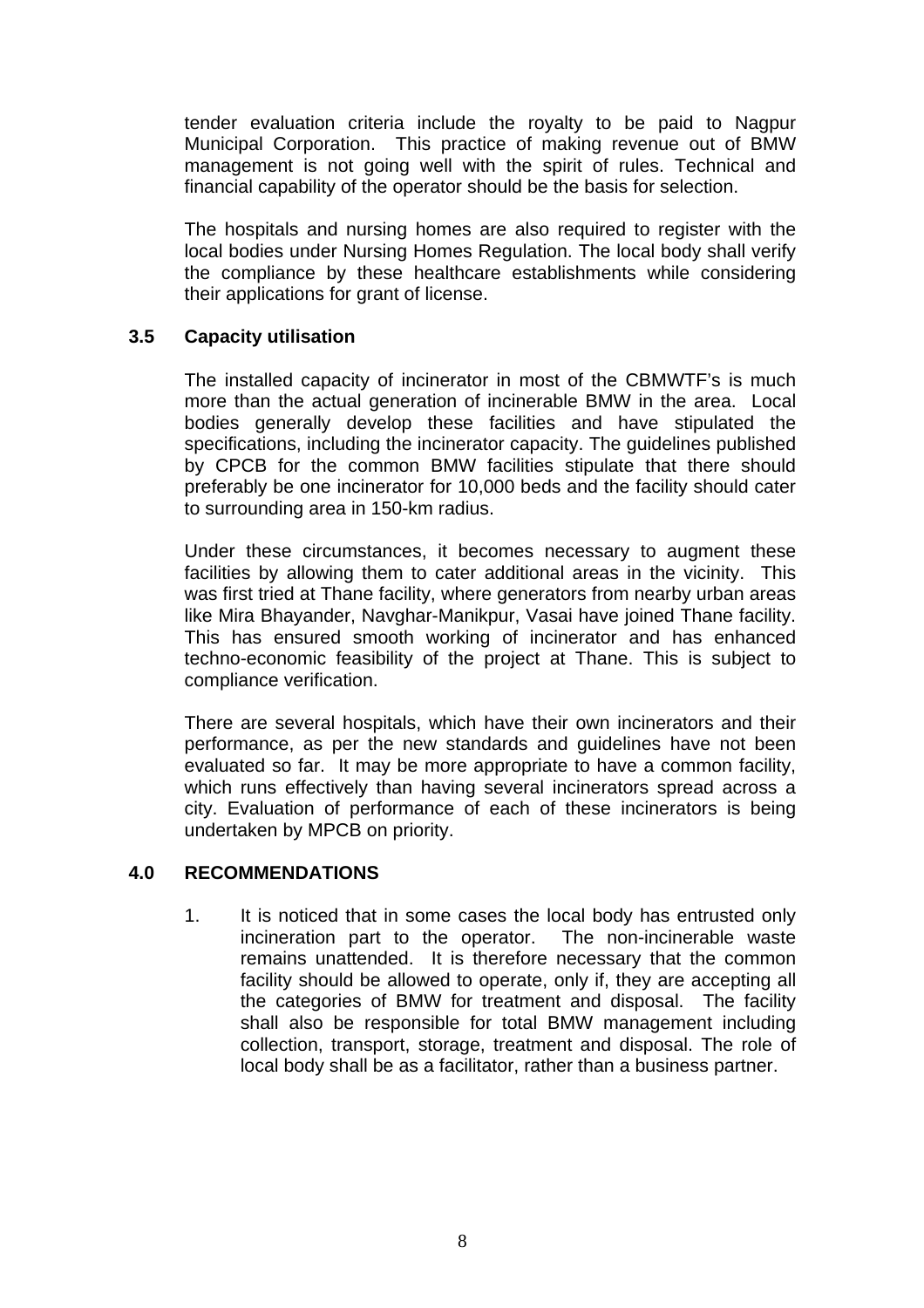- 2. There is large variation in the quantity of BMW generation in each hospital or even in one city. As a result, it is difficult to inventorise the BMW. Variation in quantity of BMW generation is also due to differences in the practices followed for segregation of BMW.
- 3. The record keeping in most of the cases was not proper. Suggested formats for collection and handling of BMW are as given in Annexure-II.
- 4. It was observed that all the waste generated do not reach the facility. Operators informed that some waste is sold in the scrap market by generators. This is violation of rules. It was also informed that even Govt. hospitals are not sending all the BMW to facility.
- 5. The present operational compliance level of all the facilities in not satisfactory. It is therefore proposed to issue appropriate directions for improvement.
- 6. There should be on-line temperature recorder for PC and SC of the incinerators.
- 7. All the BMW generators have not obtained authorizations. Legal action is proposed against the defaulters.
- 8. Region wise task force consisting of a representative from IMA, local body, NGO and State Health Department may be set up for monitoring and advice.
- 9. RO/SRO shall also visit these facilities once in a fortnight and take suitable action against the generators who are either not sending the waste or not segregating the waste.
- 10. Training programs are required for the MPCB officers, doctors and workers for proper segregation and handling of BMW.
- 11. It was observed that at several places the incinerators had some problems and the repairs could not be done in time. BMW must be disposed within 48 hrs. The common facility needs to ensure that all the treatment units have a proper maintenance backup.
- 12. Management of BMW should also form part of educational curriculum particularly in the medical and nursing courses.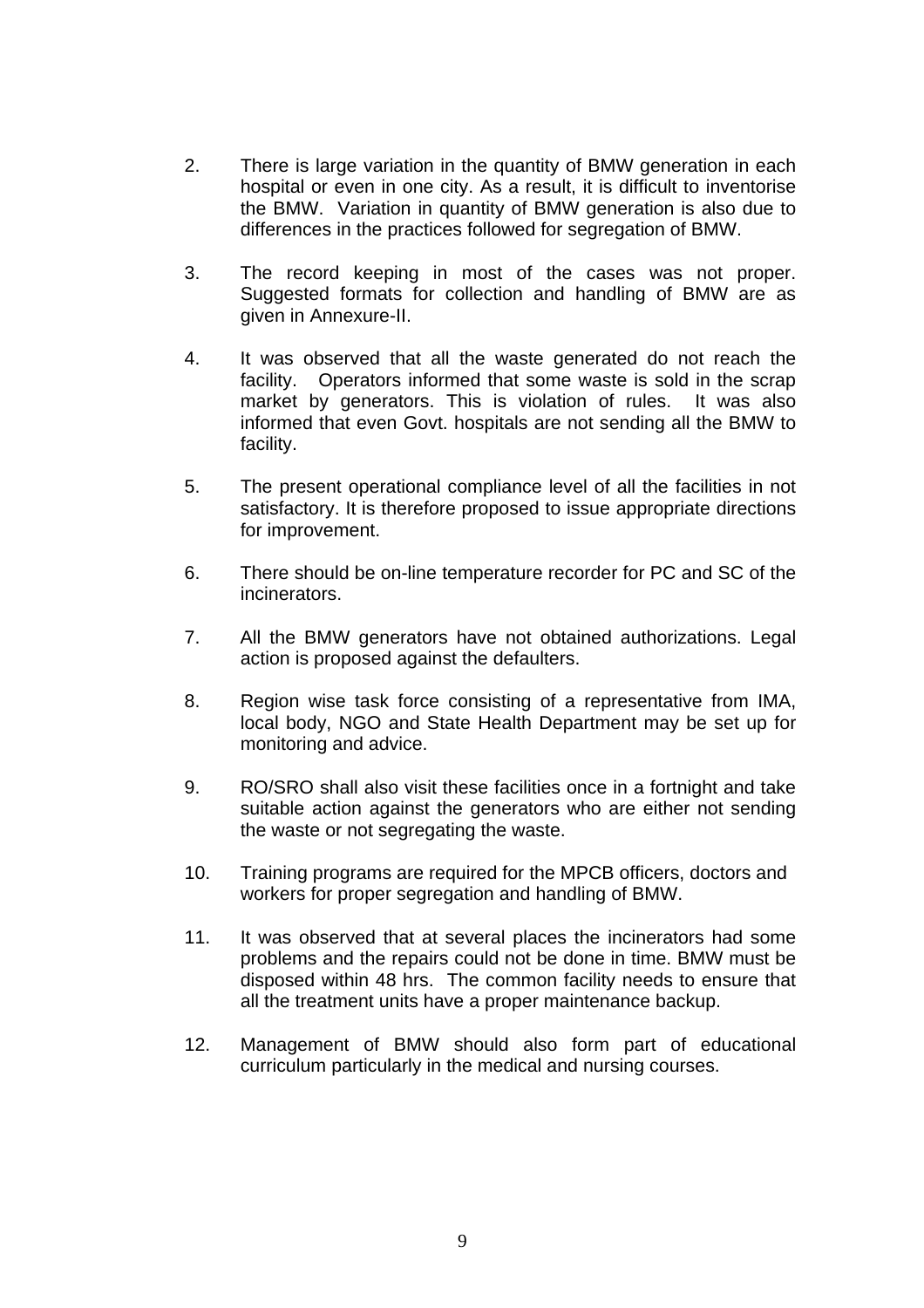# **5.0 PROPOSED ACTION POINTS**

Proposed action points for BMW management are Maharashtra is presented below:

| SI.<br>No.       | <b>Activity</b>                                                                                                                                                                                                | <b>Agency</b>                                | <b>Time frame</b>                        |
|------------------|----------------------------------------------------------------------------------------------------------------------------------------------------------------------------------------------------------------|----------------------------------------------|------------------------------------------|
| 1 <sub>1</sub>   | bio-medical<br>Inventory<br>of<br>waste<br>generating units and category wise<br>waste generated.                                                                                                              | <b>MPCB</b>                                  | 24 months                                |
| 2.               | Computerization at MPCB                                                                                                                                                                                        | <b>MPCB</b>                                  | 24 months                                |
| $\overline{3}$ . | <b>Training of MPCB Officers</b>                                                                                                                                                                               | <b>MPCB</b>                                  | Continuous/regular activity              |
| 4.               | Awareness programmes                                                                                                                                                                                           | <b>MPCB</b> Medical<br>associations<br>NGO's | Continuous/regular activity              |
| 5.               | Identification of Appropriate treatment<br>Technology for major cities in state                                                                                                                                | Donor<br>organization<br>Consultants         | Depends on merit of each<br>case.        |
| 6.               | Infrastructural support for the common<br>facilities in the form of technology,<br>instrumentation and vehicles etc.                                                                                           | Facility operator                            | - do -                                   |
| 7.               | Training to healthcare workers                                                                                                                                                                                 | NGO's                                        | Continuous/regular activity              |
| 8.               | To ensure that all the BMW generators<br>join the common BMWTDF facility and<br>are given Authorization                                                                                                        | <b>MPCB</b>                                  | Continuous/regular activity              |
| 9.               | To submit half yearly list of BMW<br>generators to MPCB indicating the<br>wastes received at CBMWTDF along<br>with category wise quantity.                                                                     | <b>CBMWTDF</b>                               | Continuing activity                      |
| 10.              | Legal action including closure<br>and<br>prosecution against the BMW generators<br>who neither have facilities to treat BMW<br>as per rules nor become member of<br>common facility.                           | <b>MPCB/Local</b><br>body                    | 3 months intensive and<br>then follow up |
| 11.              | Inspection, once<br>month,<br>in<br>a<br>of<br><b>CBMWTDF</b><br>along<br>with<br>necessary<br>monitoring.                                                                                                     | <b>MPCB</b>                                  | Continuing activity                      |
| 12.              | legal action<br>against the<br>To take<br>members of facility who are not sending<br>their waste to facility or not segregating<br>the waste properly.                                                         | <b>MPCB</b>                                  | Continuing activity                      |
| 13.              | of directions to upgrade all<br>Issuance<br>units in the facility as per the<br>requirements of guidelines, along with<br>continuous temperature recorder to PCC<br>and SCC of incinerators.                   | <b>CBMWTDF</b>                               | 3 months                                 |
| 14.              | To explore the possibility of accepting<br>the waste from adjoining areas [e.g.<br>Mira-Bhayander, Vasai, Virar, Nalla-<br>Navghar-Manikpur,<br>Sopara,<br>Dahanu]<br>Issue authorization, as the case may be. | CBMWTDF/MPC<br>B/ Local body                 | 4 months                                 |
| 15               | development<br>of Common<br>Facilitate<br>facility for management of BMW as per<br>rules and guidelines in corporation and<br>"A" class municipal towns                                                        | Local body                                   | 12 months                                |

 **---o0o---**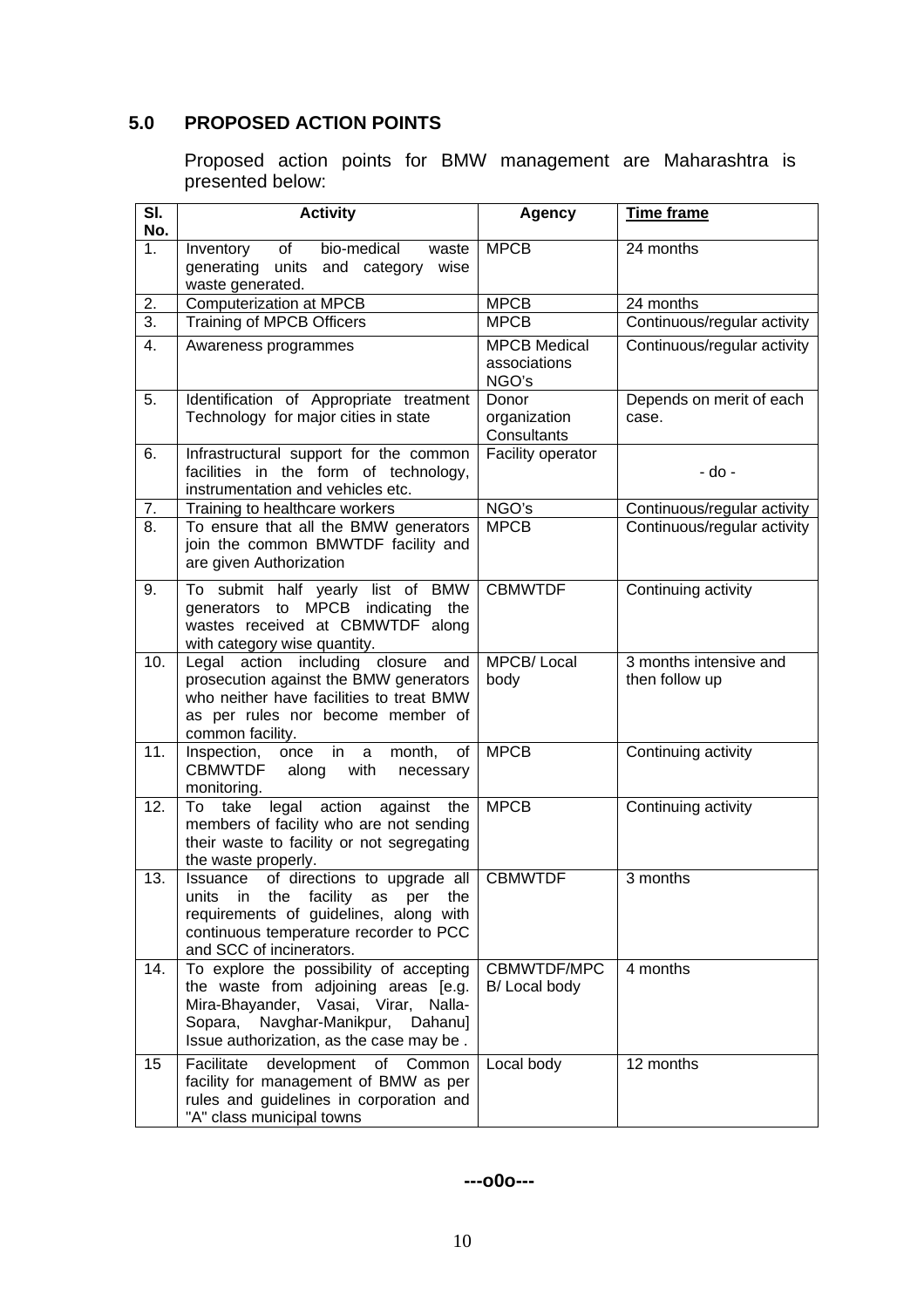### *Annexure I*

### **FACT SHEETS OF COMMON FACILITIES FOR MANAGEMENT OF BIOMEDICAL WASTES AT SEVEN CITIES IN MAHARASHTRA**

- 1. Amaravati
- 2. Aurangabad
- 3. Chandrapur
- 4. Mumbai Municipal Corporation
- 5. Nashik
- 6. Pimpri Chinchwad Municipal Corporation
- 7. Sangli Miraj Kupwad Municipal Corporation (Facility 1)
- 8. Sangli Miraj Kupwad Municipal Corporation (Facility 2)
- 9. Nagpur Municipal Corporation
- 10. Kolhapur Municipal Corporation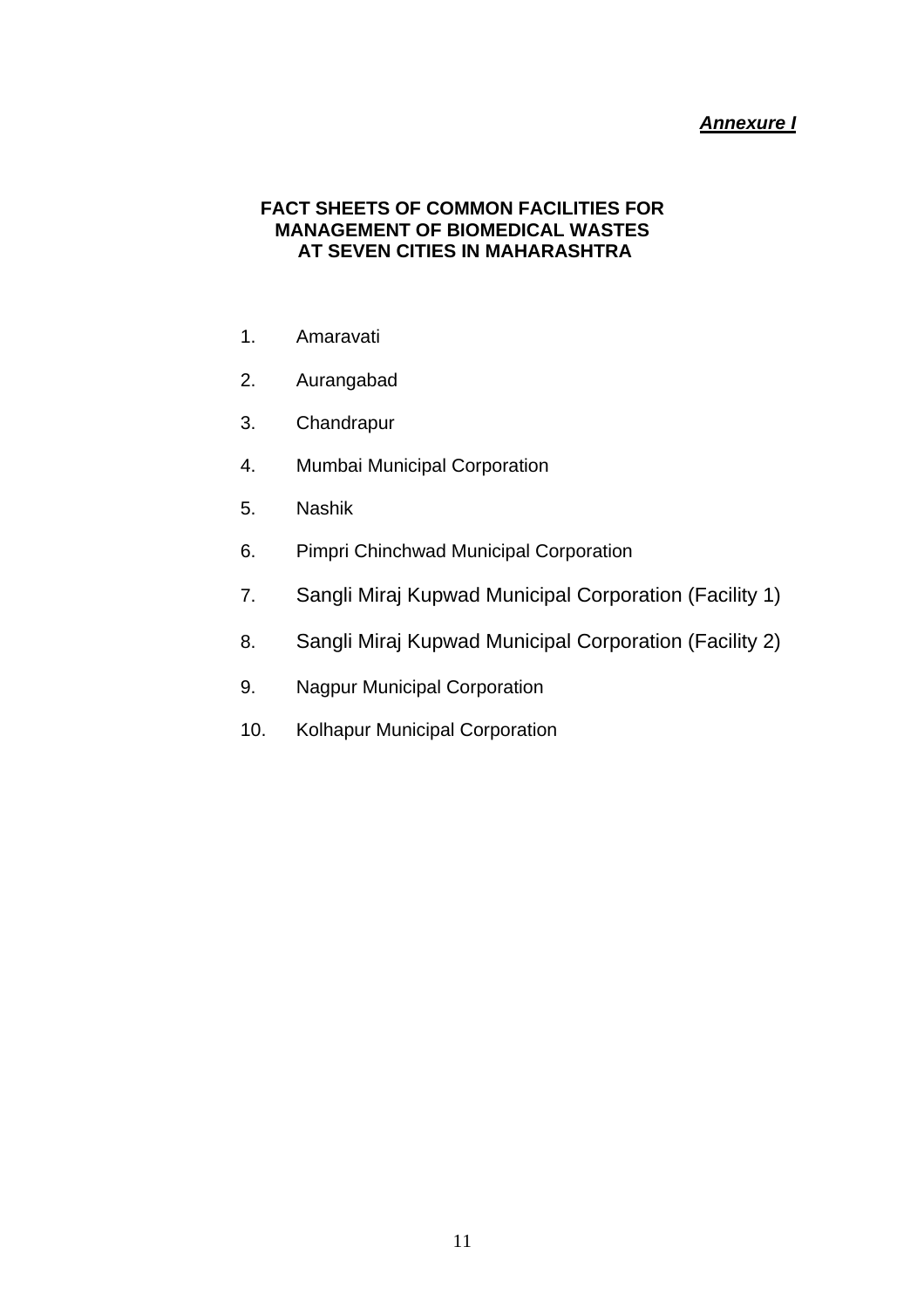### **FACT SHEETS COMMON FACILITIES FOR MANAGEMENT OF BIOMEDICAL WASTES**

| <b>S. No.</b>  | <b>Common BMW</b>                | Amravati                          | Aurangabad                                                       |
|----------------|----------------------------------|-----------------------------------|------------------------------------------------------------------|
|                | management facility              |                                   |                                                                  |
| 1              | Name of the                      | Global Eco-Save                   | <b>Water Grace Products</b>                                      |
|                | Operator/Agency                  | systems                           |                                                                  |
| $\overline{2}$ | Location                         | MIDC area, Badnera                | Outside Corporation area                                         |
| 3              | Facility provided:               |                                   |                                                                  |
|                | Incinerator                      | 100 kg/hr.                        | 300 kg/hr                                                        |
|                | Autoclave                        | 50 ltr./hr.                       | 50-60 kg/hr                                                      |
| 4              | BMW generated in city            | 350 kg/day                        |                                                                  |
| $\overline{5}$ | <b>BMW</b> received: Incinerable | 276 kg/day                        | 150kg/day                                                        |
|                | Non-incinerable                  | 21 kg/ day                        | $-$                                                              |
| 6              | Record keeping:                  |                                   |                                                                  |
|                | Daily individual collection      | Maintained without wt.            | Not maintained                                                   |
|                | Waste received                   | Maintained                        | Maintained                                                       |
|                | Incinerator operation            | Not maintained                    | Not maintained                                                   |
|                | Autoclave operation              | Maintained                        | Maintained                                                       |
| $\overline{7}$ | Observations -                   |                                   |                                                                  |
|                | (A) Incinerator operation :      |                                   |                                                                  |
|                | Temp in PC & SC                  | PC 760°C SC-140°C                 | Records not available                                            |
|                | Scrubber                         | Provided                          | Provided                                                         |
|                | Treat. for scrub. liquid         | ETP provided                      | Provided                                                         |
|                | Disposal of Ash                  | MSW site & deep burial            | <b>MSW</b> site                                                  |
|                | Temp. recorder                   | Not provided                      | Not provided                                                     |
|                | (B) Autoclave Operation          |                                   |                                                                  |
|                | Records of Operation             | in operation                      |                                                                  |
|                | (C) Segregation of waste         | Not proper                        | Not proper                                                       |
|                | (D) Transportation of BMW        |                                   |                                                                  |
|                | <b>Individual Generator</b>      | Individual generated              | Provided                                                         |
|                | <b>Collection Points</b>         |                                   |                                                                  |
|                | (E) Vehicles for transport       | Provided                          | Provided                                                         |
|                | (F) Housekeeping                 | Good                              | $\overline{\text{OK}}$                                           |
|                | (G) Space available              | Adequate                          | Adequate                                                         |
| 8              | <b>Recommendations:</b>          | (a) The daily category-           | (a) The waste collection is less.                                |
|                |                                  | wise BMW collection on            | This should go up                                                |
|                |                                  | weight basis needs to be          | (b) The operational records of                                   |
|                |                                  | recorded.                         | incinerator<br>need<br>to<br>be                                  |
|                |                                  | (b) Required temp. at maintained. |                                                                  |
|                |                                  | PC & SC<br>must                   | be (c) Required temperature in PC                                |
|                |                                  | maintained.                       | & SC must be maintained.                                         |
|                |                                  |                                   | (c) Temp. recorder to $\vert d \vert$ Temperature recorder shall |
|                |                                  | shall<br>incinerator              | be be provided.                                                  |
|                |                                  | provided.                         |                                                                  |
|                |                                  |                                   |                                                                  |
|                |                                  |                                   |                                                                  |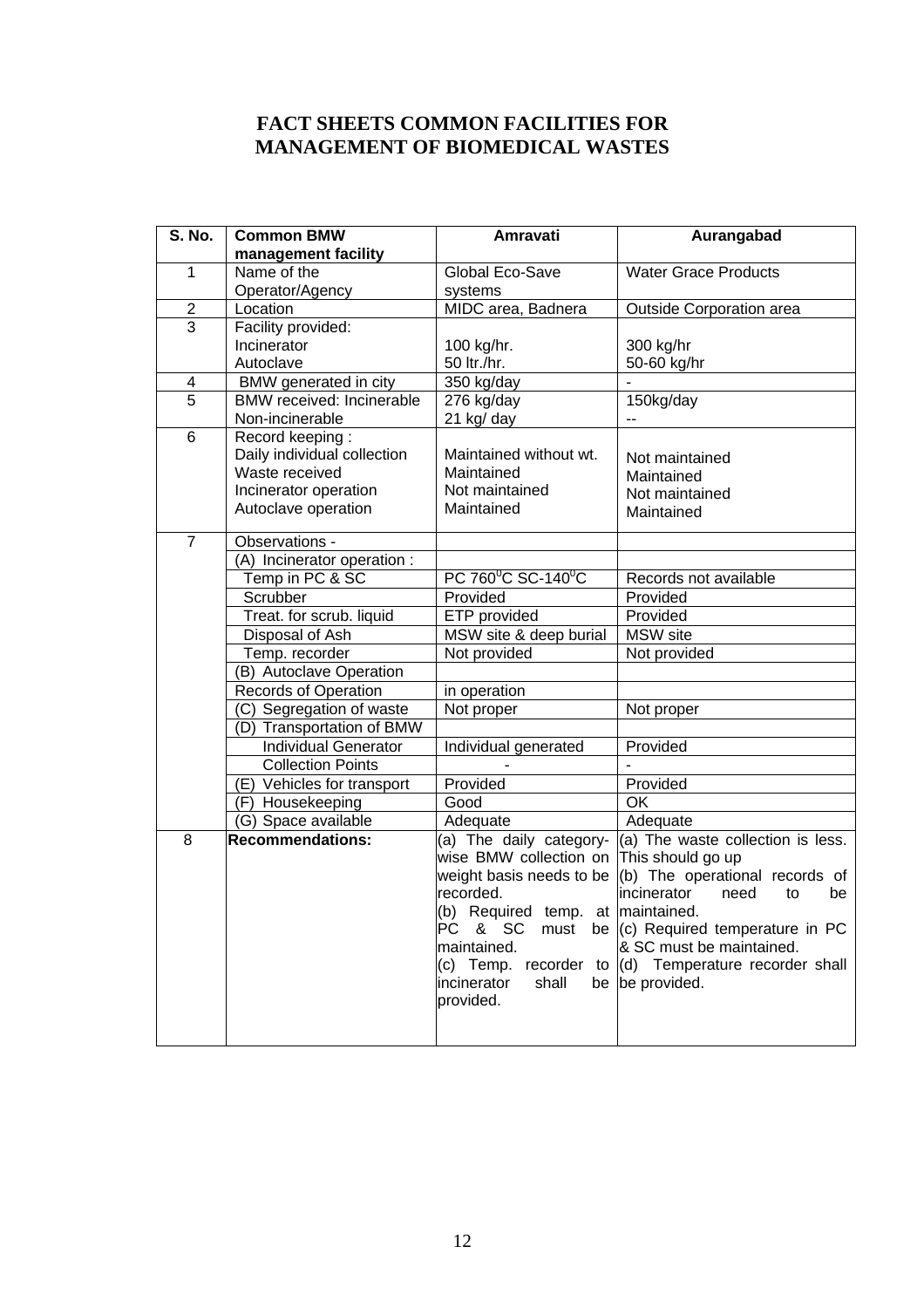## **FACT SHEETS COMMON FACILITIES FOR MANAGEMENT OF BIOMEDICAL WASTES (continued)**

| <b>S. No.</b>  | <b>Common BMW</b>           | Chandrapur                   | <b>Mumbai</b>                      |
|----------------|-----------------------------|------------------------------|------------------------------------|
|                | management facility         |                              |                                    |
| $\mathbf{1}$   | Name of the                 | Superb Hygenic Disposal      | Bhavani Travels and Transport.     |
|                | Operator/Agency             |                              |                                    |
| $\overline{2}$ | Location                    | MIDC area                    | <b>GTB Hospital Sewree</b>         |
| $\overline{3}$ | Facility provided:          |                              |                                    |
|                | Incinerator                 | 50 kg/hr.                    | 185 kg/hr                          |
|                | Autoclave                   | 25 ltr./hr.                  | 2500 kg/batch                      |
| 4              | BMW generated in city       | 200 kg/day                   | 8000 kg/day                        |
| $\overline{5}$ | BMW received: Incinerable   | 120-150 kg/day               | 2200-2500 kg/day                   |
|                | Non-incinerable             | 30 kg/ day                   | 2800-3000 kg/day                   |
| 6              | Record keeping:             |                              |                                    |
|                | Daily individual collection | Not maintained.              | Maintained without wt.             |
|                | Waste received              | Maintained                   | Maintained                         |
|                | Incinerator operation       | Maintained without temp.     | Time, pressure & temp.             |
|                | Autoclave operation         | Maintained                   | Maintained                         |
|                |                             |                              |                                    |
| $\overline{7}$ | Observations -              |                              |                                    |
|                | (A) Incinerator operation : |                              |                                    |
|                | Temp in PC & SC             | Temp. indicator not working  | Incinerator not in operation.      |
|                | Scrubber                    | Provided                     | $--NA--$                           |
|                | Treat. for scrub. liquid    | ETP provided                 | ---NA---                           |
|                | Disposal of Ash             | Deep burial                  | $--NA--$                           |
|                | Temp. recorder              | Not provided                 | ---NA---                           |
|                | (B) Autoclave Operation     |                              | Yes                                |
|                | <b>Records of Operation</b> | Maintained                   | Not maintained                     |
|                | (C) Segregation of waste    | Not proper                   | Not proper                         |
|                | (D) Transportation of BMW   |                              |                                    |
|                | <b>Individual Generator</b> | Individual generator         | Provided                           |
|                | <b>Collection Points</b>    |                              | $\overline{N}$                     |
|                | (E) Vehicles for transport  | Provided                     | Inadequate                         |
|                | (F) Housekeeping            | Good                         | Fair                               |
|                | (G) Space available         | Adequate                     | Adequate                           |
| 8              | <b>Recommendations:</b>     | (a) Provide temp. recorders. | (a) No. of<br>vehicles<br>to<br>be |
|                |                             | (b) Required temp. at PC &   | increased.                         |
|                |                             | SC must be maintained.       | (b) Provide temp. recorder to      |
|                |                             | (c) Temp. indicator shall be | incinerator.                       |
|                |                             | provided.                    | (c) Provide ETP.                   |
|                |                             |                              |                                    |
|                |                             |                              |                                    |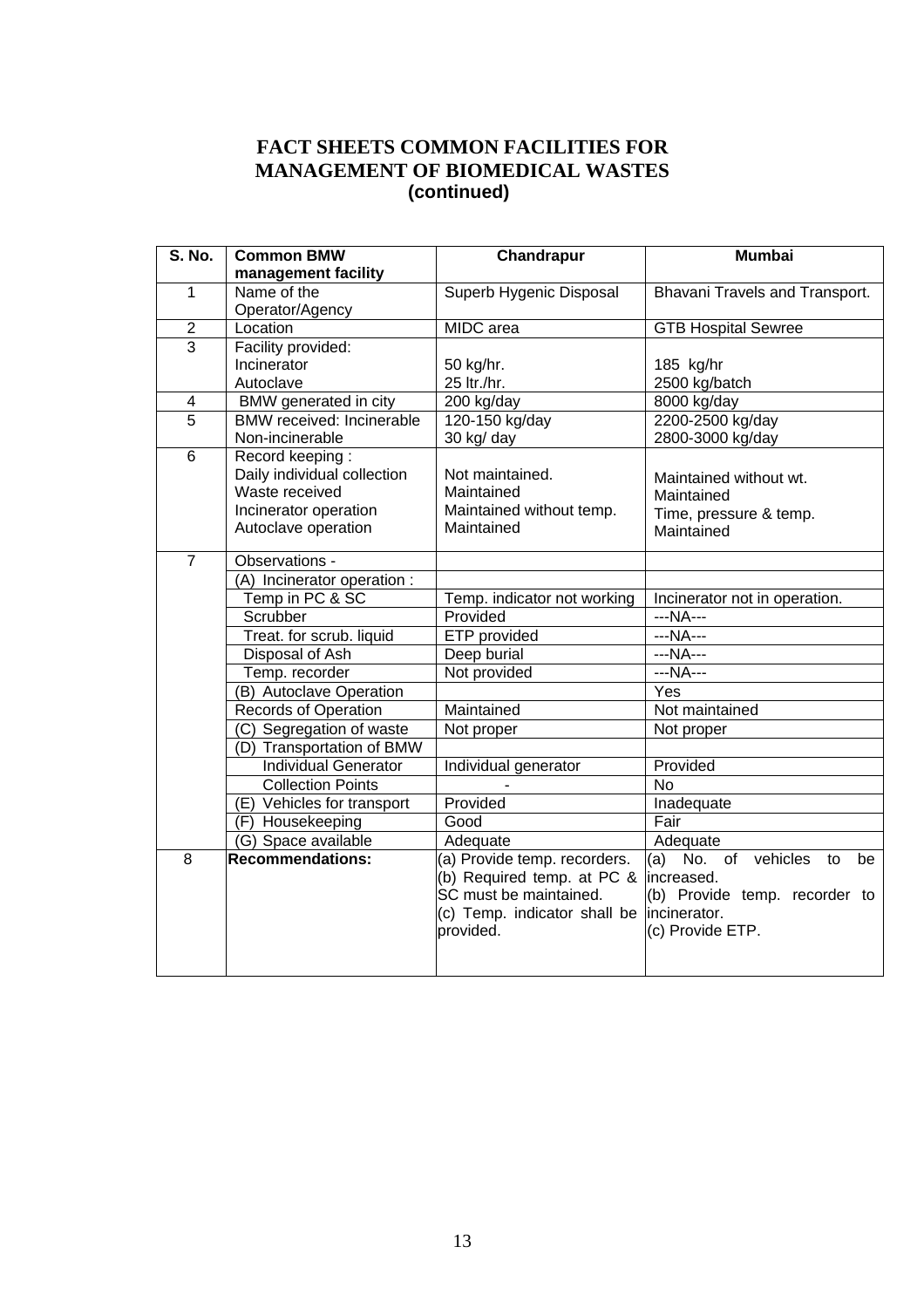## **FACT SHEETS COMMON FACILITIES FOR MANAGEMENT OF BIOMEDICAL WASTES (continued)**

| <b>S. No.</b>           | <b>Common BMW</b>           | <b>Nagpur</b>                        | <b>Nashik</b>                  |
|-------------------------|-----------------------------|--------------------------------------|--------------------------------|
|                         | management facility         |                                      |                                |
| $\mathbf{1}$            | Name of the                 | Nagpur Municipal                     | M/s. Water Grace Products      |
|                         | Operator/Agency             | Corporation                          |                                |
| $\overline{2}$          | Location                    | Ambazari Crematorium                 | Near Kannamwar Bridge          |
| $\overline{3}$          | Facility provided:          |                                      |                                |
|                         | Incinerator                 | 100 kg/hr.                           | 300 kg/hr                      |
|                         | Autoclave                   | Not provided                         | 50-60 kg/batch                 |
| $\overline{\mathbf{4}}$ | BMW generated in city       | $\ddot{\phantom{a}}$                 | 2500 kg/day                    |
| $\overline{5}$          | BMW received: Incinerable   | 200 kg/day                           | $2000$ kg/day                  |
|                         | Non-incinerable             | Nil                                  | --                             |
| $6\phantom{1}$          | Record keeping:             |                                      |                                |
|                         | Daily individual collection | Not maintained                       | Not maintained                 |
|                         | Waste received              | Not maintained                       | Not maintained                 |
|                         | Incinerator operation       | Not maintained                       | Not maintained                 |
|                         | Autoclave operation         | <b>NA</b>                            | Not maintained                 |
|                         |                             |                                      |                                |
| $\overline{7}$          | Observations -              |                                      |                                |
|                         | (A) Incinerator operation : |                                      |                                |
|                         | Temp in PC & SC             | Not maintained. SC not               | Incinerator not in operation.  |
|                         |                             | working                              |                                |
|                         | Scrubber                    | Not in operation                     | Provided                       |
|                         | Treat. for scrub. liquid    | Not provided                         | Adequate                       |
|                         | Disposal of Ash             | Not provided                         | <b>MSW</b>                     |
|                         | Temp. recorder              | Not provided                         | Not provided                   |
|                         | (B) Autoclave Operation     |                                      | Yes                            |
|                         | <b>Records of Operation</b> | <b>NA</b>                            | Not maintained                 |
|                         | (C) Segregation of waste    | Not proper                           | Not proper                     |
|                         | (D) Transportation of BMW   |                                      |                                |
|                         | <b>Individual Generator</b> | Individual generator                 | Provided                       |
|                         | <b>Collection Points</b>    |                                      | <b>No</b>                      |
|                         | (E) Vehicles for transport  | Provided                             | Provided                       |
|                         | (F) Housekeeping            | Generally OK                         | Average                        |
|                         | (G) Space available         | Adequate                             | Adequate                       |
| 8                       | <b>Recommendations:</b>     | <b>SC</b><br>not<br>operated.<br>(a) | (a) Records of waste handled   |
|                         |                             | Scrubber not in use. Temp.           | not maintained.                |
|                         |                             | indicator not working.               | (b) Temp.<br>indicators<br>and |
|                         |                             | (b) Autoclave & shredders to         | recorders not working.         |
|                         |                             | be provided.                         |                                |
|                         |                             |                                      |                                |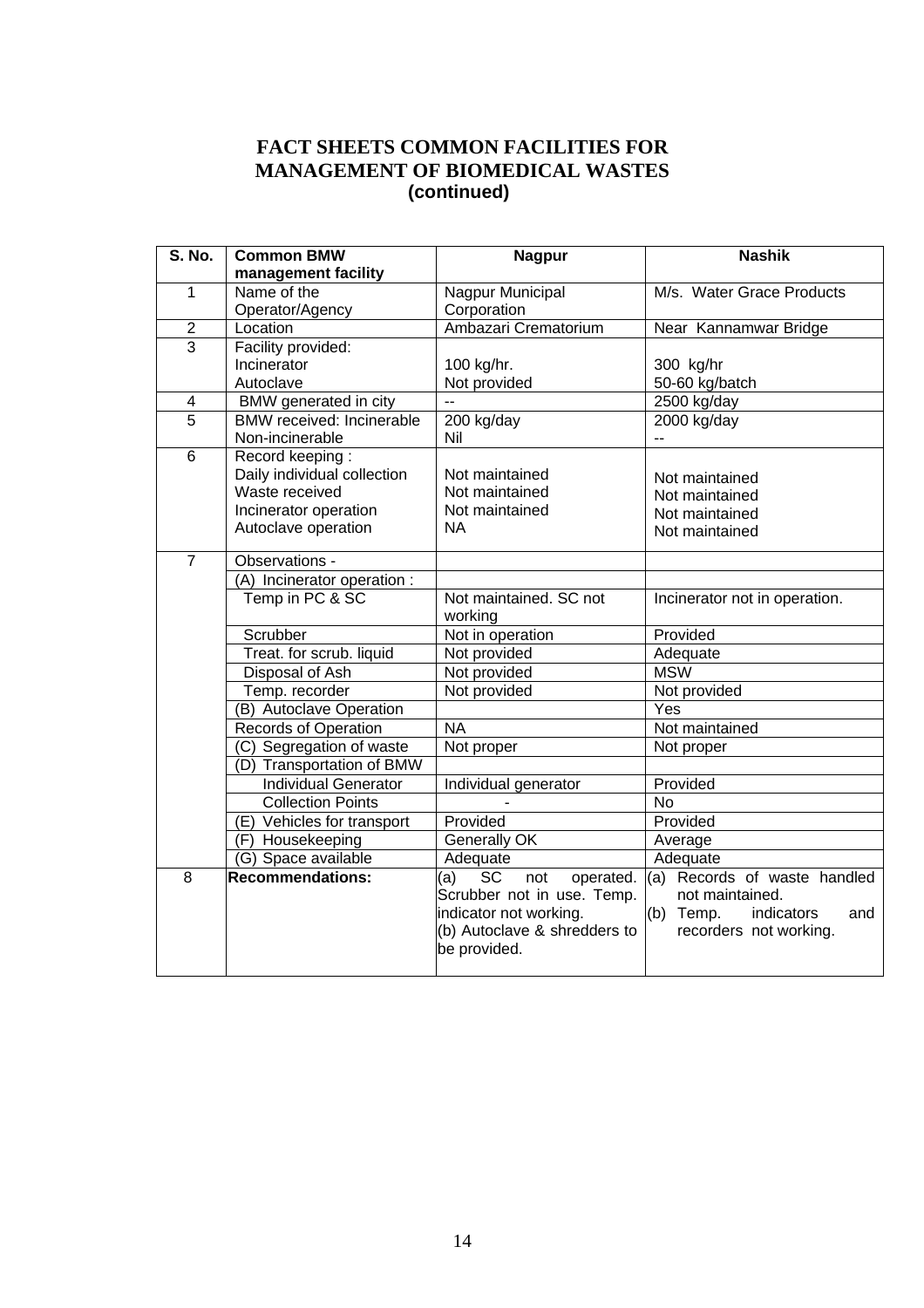## **FACT SHEETS COMMON FACILITIES FOR MANAGEMENT OF BIOMEDICAL WASTES (continued)**

| <b>S. No.</b>           | <b>Common BMW</b>                | Pimpri-Chinchwad<br>Sangli-Miraj-Kupwad |                                           |  |
|-------------------------|----------------------------------|-----------------------------------------|-------------------------------------------|--|
|                         | management facility              |                                         | (part)                                    |  |
| $\mathbf{1}$            | Name of the                      | <b>PCMC Corporation</b>                 | M/s.Surya Central Facility                |  |
|                         | Operator/Agency                  |                                         |                                           |  |
| $\overline{2}$          | Location                         | Shri Ch. Shivaji Hospital               | MIDC area                                 |  |
| $\overline{3}$          | Facility provided:               |                                         |                                           |  |
|                         | Incinerator                      | 60-70 kg/hr.                            | 50 kg/hr                                  |  |
|                         | Autoclave                        | Not provided                            | 60 kg/batch                               |  |
| $\overline{\mathbf{4}}$ | <b>BMW</b> generated in city     | 400 kg/day                              | 300 kg/day                                |  |
| $\overline{5}$          | <b>BMW</b> received: Incinerable | No records available                    | 120 kg/day                                |  |
|                         | Non-incinerable                  | No records available                    | 80-90 kg/day                              |  |
| 6                       | Record keeping:                  |                                         |                                           |  |
|                         | Daily individual collection      | Not maintained                          | Yes without wt.                           |  |
|                         | Waste received                   | Not maintained                          | Yes                                       |  |
|                         | Incinerator operation            | Not maintained                          | Hours                                     |  |
|                         | Autoclave operation              | Not maintained                          | Quantity & time                           |  |
| $\overline{7}$          | Observations -                   |                                         |                                           |  |
|                         | (A) Incinerator operation :      |                                         |                                           |  |
|                         | Temp in PC & SC                  | PC 140 and SC 830 deg. C.               | Well maintained                           |  |
|                         | Scrubber                         | Not provided                            | Provided & in operation                   |  |
|                         | Treat. for scrub. liquid         | Not provided                            | Not provided                              |  |
|                         | Disposal of Ash                  | Not proper                              | Open/ unscientific                        |  |
|                         | Temp. recorder                   | Not provided                            | Not provided                              |  |
|                         | (B) Autoclave Operation          |                                         | Yes                                       |  |
|                         | <b>Records of Operation</b>      | <b>NA</b>                               | In operation                              |  |
|                         | (C) Segregation of waste         | Not proper                              | Not proper                                |  |
|                         | (D) Transportation of BMW        |                                         |                                           |  |
|                         | <b>Individual Generator</b>      | --                                      | Yes                                       |  |
|                         | <b>Collection Points</b>         | $\overline{26}$                         | <b>No</b>                                 |  |
|                         | (E) Vehicles for transport       | Provided                                | Inadequate                                |  |
|                         | (F) Housekeeping                 | Average                                 | Satisfactory                              |  |
|                         | (G) Space available              | Adequate                                | Adequate                                  |  |
| 8                       | <b>Recommendations:</b>          | (a) Incinerator operated with           | a) Provide more vehicles,                 |  |
|                         |                                  | out scrubber                            | b) Provide ETP                            |  |
|                         |                                  | (b) Records not maintained.             | Provide temp. recorder<br>c)              |  |
|                         |                                  | Temperature<br>(c)<br>at                | Ash disposal by landfill.<br>$\mathsf{d}$ |  |
|                         |                                  | incinerator not achieved.               |                                           |  |
|                         |                                  |                                         |                                           |  |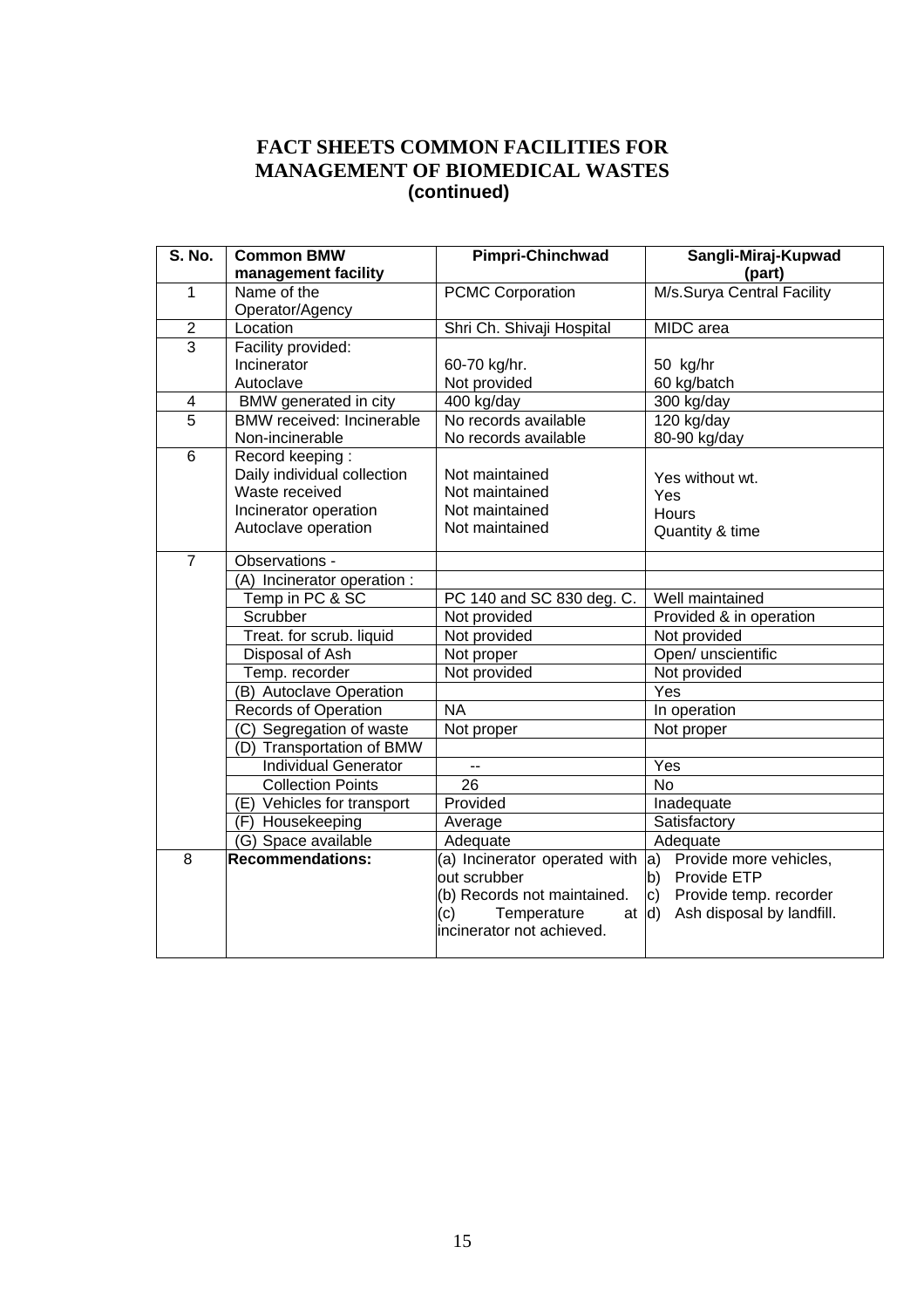## **FACT SHEETS COMMON FACILITIES FOR MANAGEMENT OF BIOMEDICAL WASTES**

| S. No.                  | <b>Common BMW</b>                | Kolhapur                   | Sangli-Miraj-Kupwad                                      |
|-------------------------|----------------------------------|----------------------------|----------------------------------------------------------|
|                         | management facility              |                            | (part)                                                   |
| 1                       | Name of the                      | Dass Enterprises           | <b>Life Secure Enterprises</b>                           |
|                         | Operator/Agency                  |                            |                                                          |
| $\overline{2}$          | Location                         | Kasba Barde, Kolhapur      | Badag Road, Miraj                                        |
| $\overline{3}$          | Facility provided:               |                            |                                                          |
|                         | Incinerator                      | 200 kg/hr.                 | 50 kg/hr                                                 |
|                         | Autoclave                        | Not provided               | Not provided                                             |
| $\overline{\mathbf{4}}$ | BMW generated in city            | 160-200 kg/day             | $350$ kg/day                                             |
| $\overline{5}$          | <b>BMW</b> received: Incinerable | 80-90 kg/day               | 160-180 kg/day                                           |
|                         | Non-incinerable                  | 40-50 kg/ day              | 90-120 kg/day                                            |
| $6\phantom{1}$          | Record keeping:                  |                            |                                                          |
|                         | Daily individual collection      | Not Maintained             | Not maintained                                           |
|                         | Waste received                   | Maintained                 | Maintained                                               |
|                         | Incinerator operation            | Not Maintained             | Not maintained                                           |
|                         | Autoclave operation              | Not Maintained             | Not Maintained                                           |
| $\overline{7}$          | Observations -                   |                            |                                                          |
|                         | (A) Incinerator operation:       |                            |                                                          |
|                         | Temp in PC & SC                  | No records                 | Records not available                                    |
|                         | Scrubber                         | Provided                   | Provided                                                 |
|                         | Treat. for scrub. liquid         | No ETP provided            | No ETP Provided                                          |
|                         | Disposal of Ash                  | Not proper                 | Provided                                                 |
|                         | Temp. recorder                   | Not provided               | Not provided                                             |
|                         | (B) Autoclave Operation          |                            |                                                          |
|                         | <b>Records of Operation</b>      | Not provided               |                                                          |
|                         | (C) Segregation of waste         | Not proper                 | Not proper                                               |
|                         | (D) Transportation of BMW        |                            |                                                          |
|                         | <b>Individual Generator</b>      | Individual generated       | Provided                                                 |
|                         | <b>Collection Points</b>         |                            |                                                          |
|                         | (E) Vehicles for transport       | Provided                   | Inadequate                                               |
|                         | (F) Housekeeping                 | Poor                       | Poor                                                     |
|                         | (G) Space available              | Inadequate                 | Adequate                                                 |
| 8                       | <b>Recommendations:</b>          | (a) The daily category-    | (a) Provide autoclave                                    |
|                         |                                  | wise BMW collection on     | (b) The operational records of                           |
|                         |                                  | weight basis needs to be   | incinerator<br>need<br>to<br>be                          |
|                         |                                  | recorded.                  | maintained.                                              |
|                         |                                  |                            | (b) Required temp. at $ $ (c) Required temperature in PC |
|                         |                                  | PC & SC<br>must            | be & SC must be maintained.                              |
|                         |                                  | maintained.                | (d) Improve the transport                                |
|                         |                                  | (c) Temp. recorder to      |                                                          |
|                         |                                  | incinerator<br>shall<br>be |                                                          |
|                         |                                  | provided.                  |                                                          |
|                         |                                  | Provide ETP and<br>(d)     |                                                          |
|                         |                                  | improve housekeeping       |                                                          |
|                         |                                  |                            |                                                          |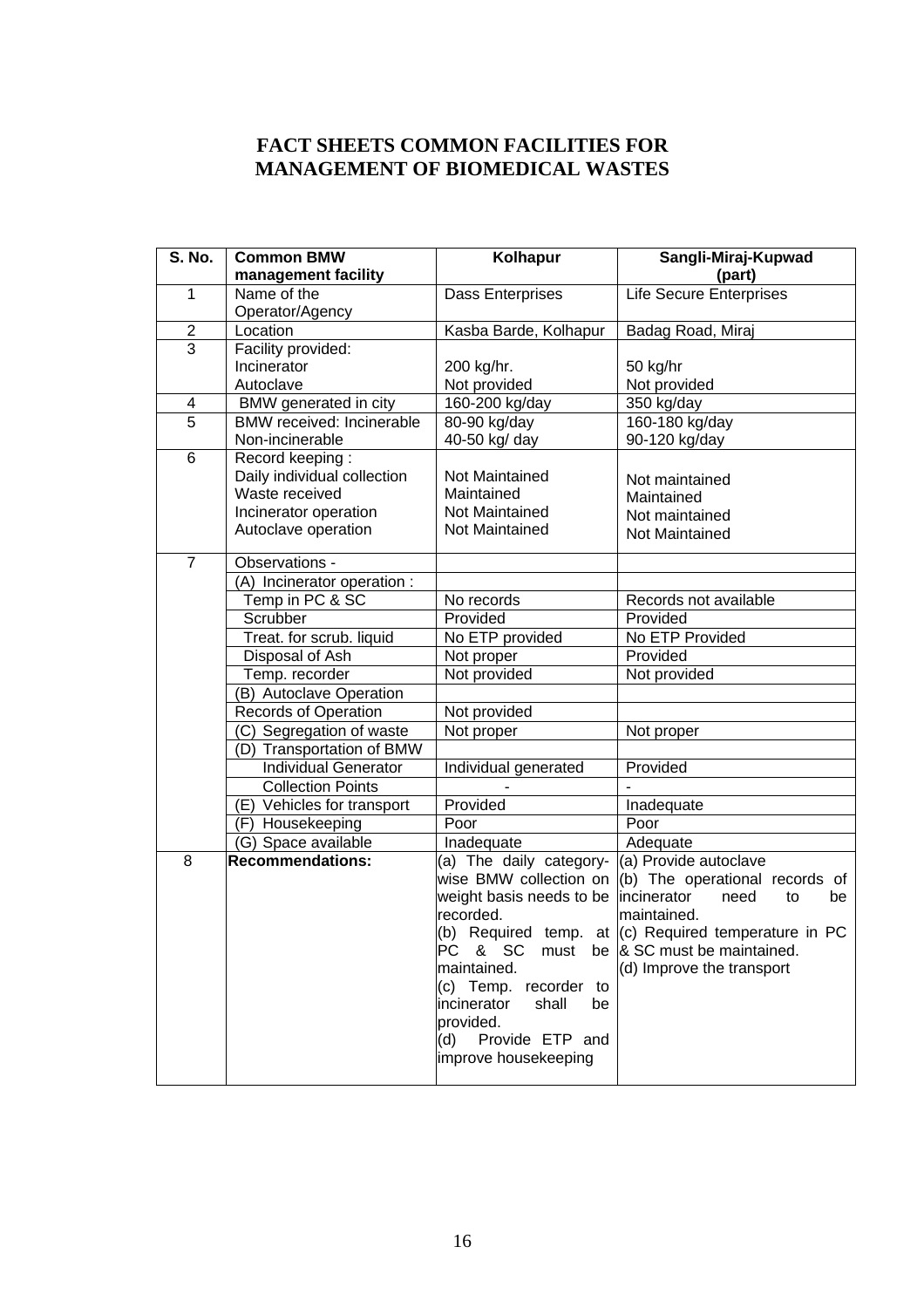*Annexure II* 

### **FORMATS FOR RECORD KEEPING AT COMMON FACILITY FOR MANAGEMENT OF BIOMEDICAL WASTES**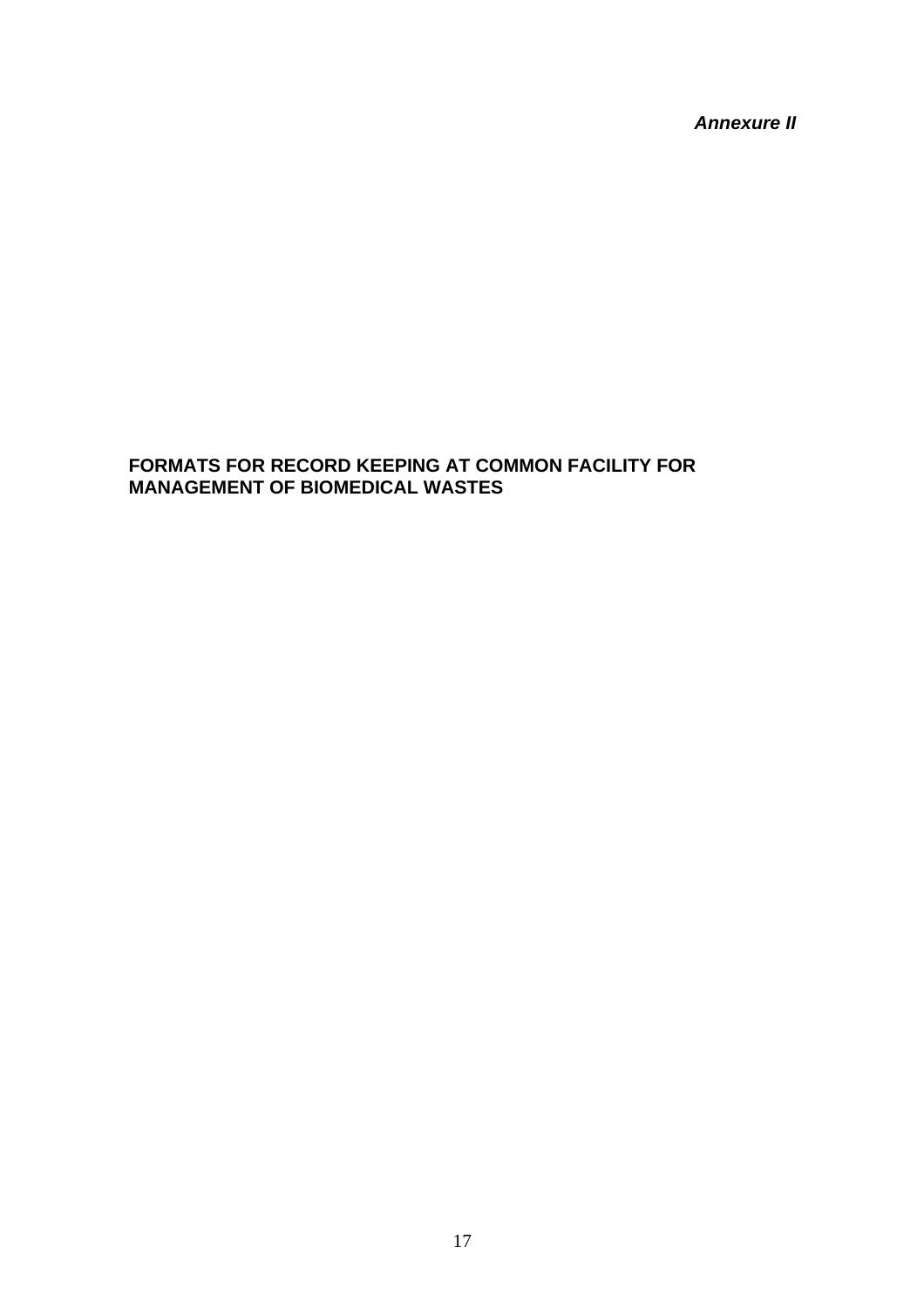### **Record Sheet No.1**

### **DAILY WASTE COLLECTION REPORT**

Date: Name of Driver: Vehicle No.

| S.No. | Name<br>of | Yellow<br><b>Bags</b> |     | <b>Red Bags</b> |     | <b>Blue Bags</b> |     | Effluent | Total | Sign of<br>Hospital |
|-------|------------|-----------------------|-----|-----------------|-----|------------------|-----|----------|-------|---------------------|
|       | Hospital   | Nos.                  | Kg. | Nos.            | Kg. | Nos.             | Kg. | Kg.      | Kg.   |                     |
|       |            |                       |     |                 |     |                  |     |          |       |                     |
|       |            |                       |     |                 |     |                  |     |          |       |                     |
|       |            |                       |     |                 |     |                  |     |          |       |                     |
|       |            |                       |     |                 |     |                  |     |          |       |                     |
|       |            |                       |     |                 |     |                  |     |          |       |                     |
|       |            |                       |     |                 |     |                  |     |          |       |                     |
|       |            |                       |     |                 |     |                  |     |          |       |                     |
|       |            |                       |     |                 |     |                  |     |          |       |                     |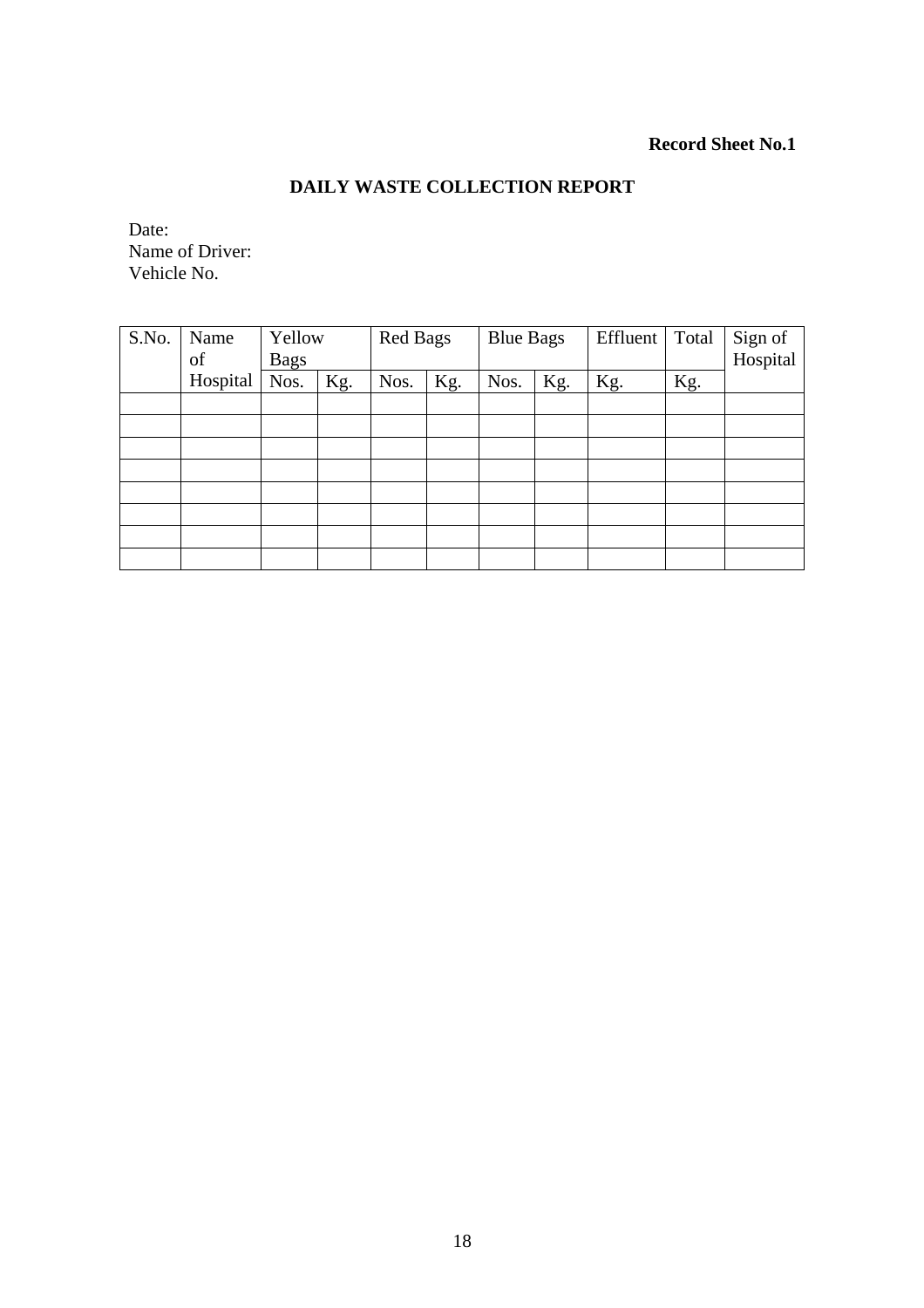## **DAILY HOSPITALWISE BMW COLLECTION STATEMENT**

### **Name of Hospital:**

# **Membership No.**

#### **Month/Year**

| Date | <b>Yellow Bags</b> |     | <b>Red Bags</b> |     |      | <b>Blue Bags</b> |     | Total | Sign |
|------|--------------------|-----|-----------------|-----|------|------------------|-----|-------|------|
|      | Nos.               | Kg. | Nos.            | Kg. | Nos. | Kg.              | Kg. | Kg.   |      |
|      |                    |     |                 |     |      |                  |     |       |      |
|      |                    |     |                 |     |      |                  |     |       |      |
|      |                    |     |                 |     |      |                  |     |       |      |
|      |                    |     |                 |     |      |                  |     |       |      |
|      |                    |     |                 |     |      |                  |     |       |      |
|      |                    |     |                 |     |      |                  |     |       |      |
|      |                    |     |                 |     |      |                  |     |       |      |
|      |                    |     |                 |     |      |                  |     |       |      |
|      |                    |     |                 |     |      |                  |     |       |      |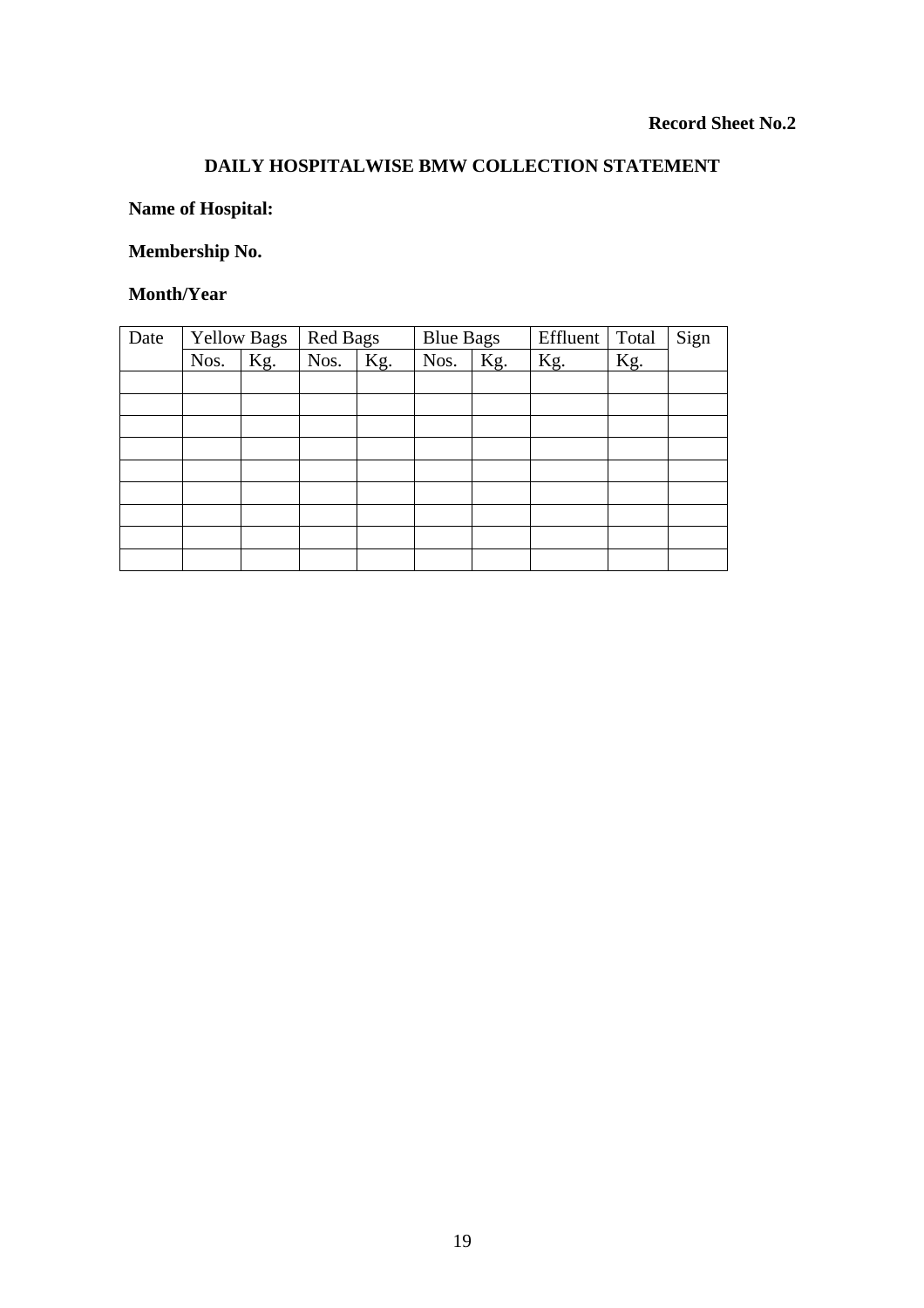#### **Record Sheet No.3**

### **INCINERATOR LOG SHEET**

### **Date:**

| <b>Time</b> |                | Waste                                 | <b>Fuel</b>  | <b>Fuel</b> | <b>Sign</b>   | <b>Remark</b> |           |  |  |
|-------------|----------------|---------------------------------------|--------------|-------------|---------------|---------------|-----------|--|--|
|             | <b>Primary</b> | Temperature °C<br>Secondary   Venturi |              | Venturi     | <b>Charge</b> | Lts           | Lts       |  |  |
|             | Chamber        | <b>Chamber</b>                        | <b>Inlet</b> | Outlet      | Kg            | <b>PC</b>     | <b>SC</b> |  |  |
|             |                |                                       |              |             |               |               |           |  |  |
|             |                |                                       |              |             |               |               |           |  |  |
|             |                |                                       |              |             |               |               |           |  |  |
|             |                |                                       |              |             |               |               |           |  |  |
|             |                |                                       |              |             |               |               |           |  |  |
|             |                |                                       |              |             |               |               |           |  |  |
|             |                |                                       |              |             |               |               |           |  |  |
|             |                |                                       |              |             |               |               |           |  |  |
|             |                |                                       |              |             |               |               |           |  |  |
|             |                |                                       |              |             |               |               |           |  |  |
|             |                |                                       |              |             |               |               |           |  |  |
|             |                |                                       |              |             |               |               |           |  |  |
|             |                |                                       |              |             |               |               |           |  |  |

- **1. Plant started at:**
- **2. SEC Burner started at:**
- **3. Primary Burner started at:**
- **4. Waste feeding started at:**
- **5. Waste feeding stopped at:**
- **6. Burner stopped at:**
- **7. Plant stopped at:**
- **8. Total LDO charged:**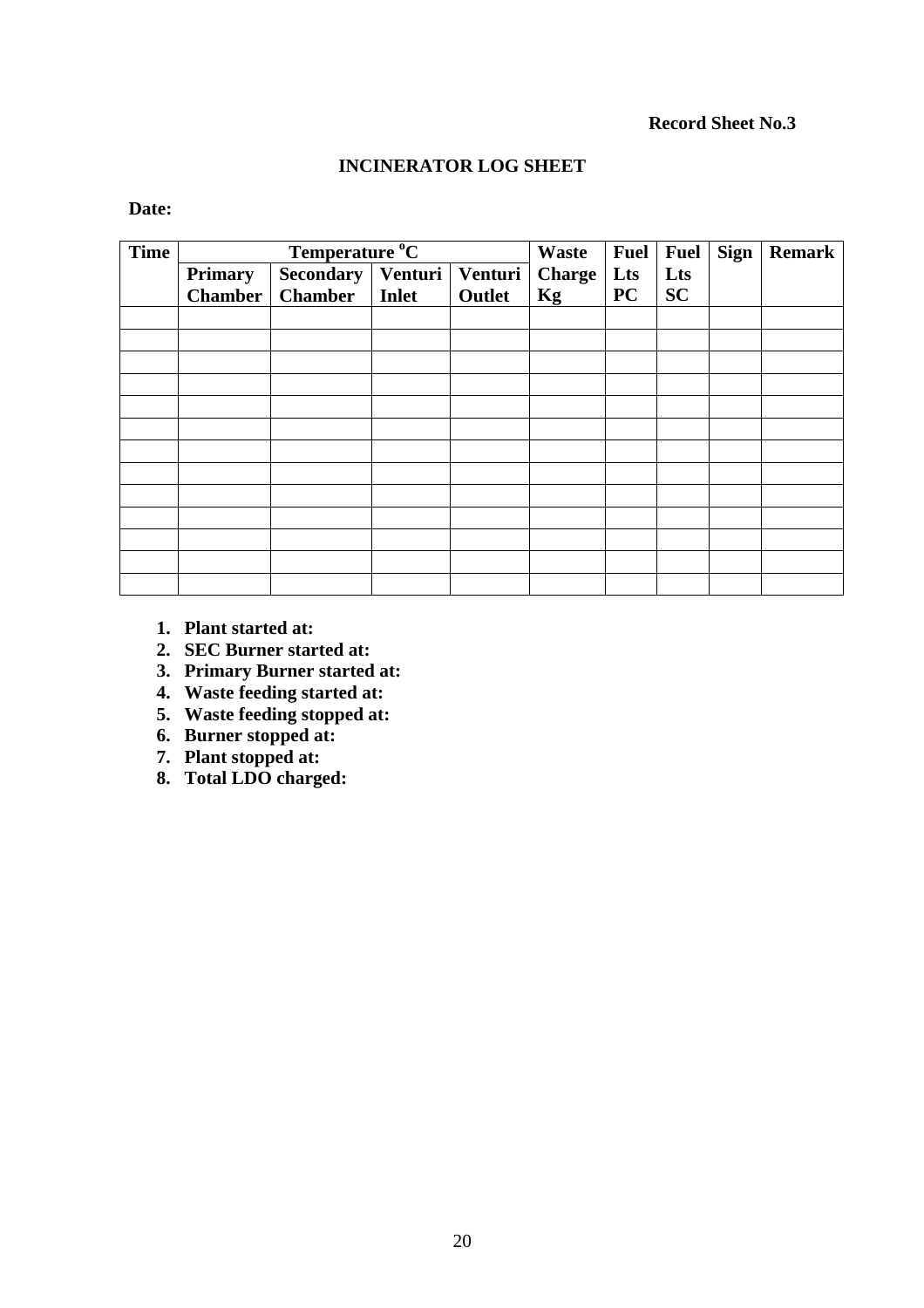### **DAILY REPORT**

### **Date:**

#### **1. TRANSPORT**

Total Quantity of BMW Collected:

| <b>Vehicle</b><br>No. | Incinerable   Plastic<br>Waste | <b>Glass</b> | <b>Other</b> | <b>Total</b> | <b>Remark</b> |
|-----------------------|--------------------------------|--------------|--------------|--------------|---------------|
|                       |                                |              |              |              |               |
|                       |                                |              |              |              |               |
|                       |                                |              |              |              |               |
|                       |                                |              |              |              |               |
|                       |                                |              |              |              |               |
|                       |                                |              |              |              |               |

Activity Details

| <b>Vehicle</b><br>No. | Departure   Arrival | Km | $\begin{array}{c c c} \textbf{Hospitals} & \textbf{Hospitals} \\ \textbf{to} & \textbf{be} & \textbf{visited} \end{array}$<br>visited |  |
|-----------------------|---------------------|----|---------------------------------------------------------------------------------------------------------------------------------------|--|
|                       |                     |    |                                                                                                                                       |  |
|                       |                     |    |                                                                                                                                       |  |
|                       |                     |    |                                                                                                                                       |  |
|                       |                     |    |                                                                                                                                       |  |
|                       |                     |    |                                                                                                                                       |  |

#### **2. TREATMENT**

| S. No. | <b>Treatment Given</b> | Remark |
|--------|------------------------|--------|
|        | Incineration           |        |
|        | Autoclave              |        |
|        | Shredder               |        |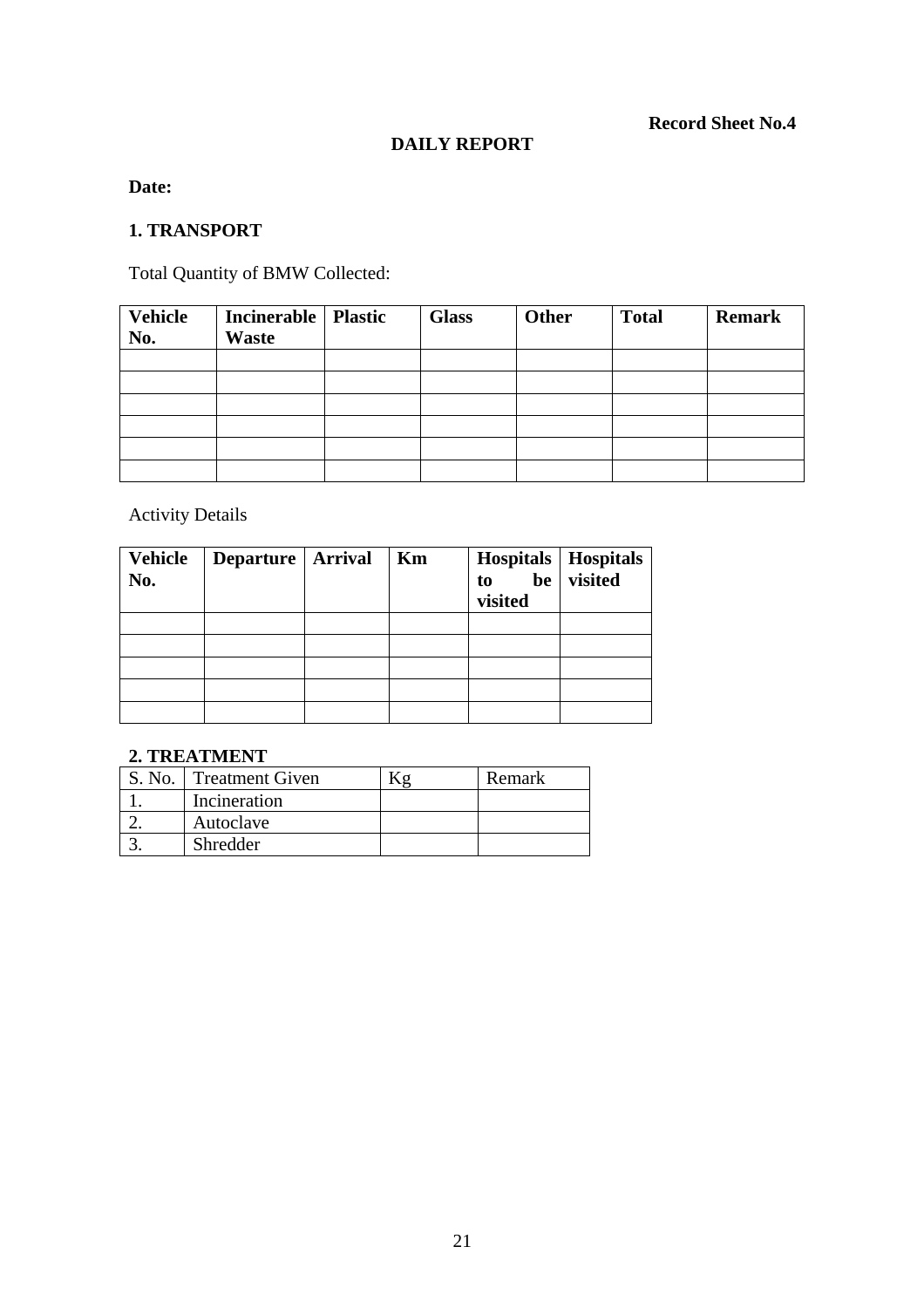*Annexure-III*

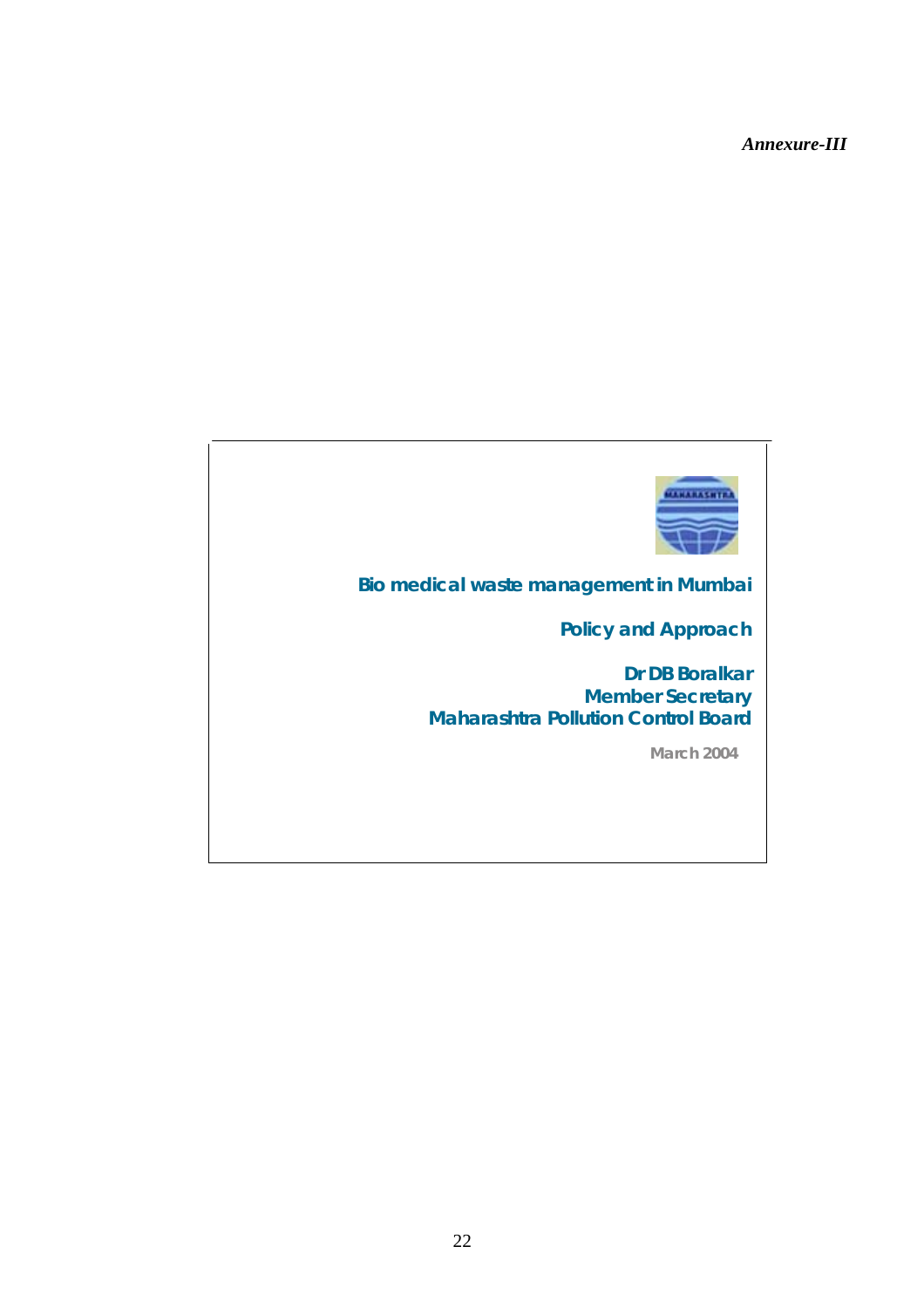

23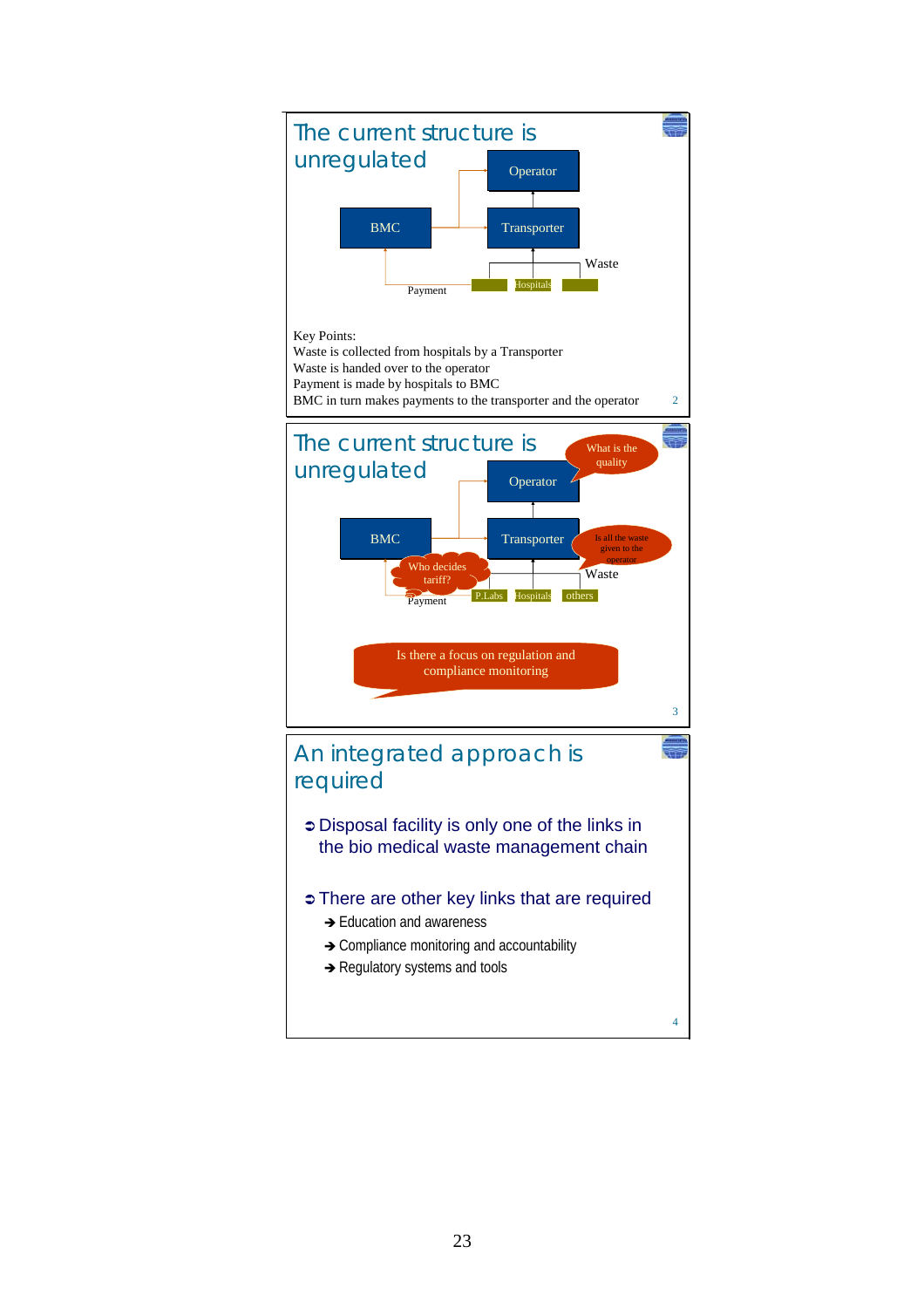

5

6

7

#### PART I

#### POLICY ISSUES AND OPTIONS

#### **VISION STATEMENT**

Principles and practices of environmentally sound management of bio medical waste should be accessible to all generators (particularly, small and medium hospitals) which entail eco-friendly methods of handling and disposal, capacity building and public-private partnership.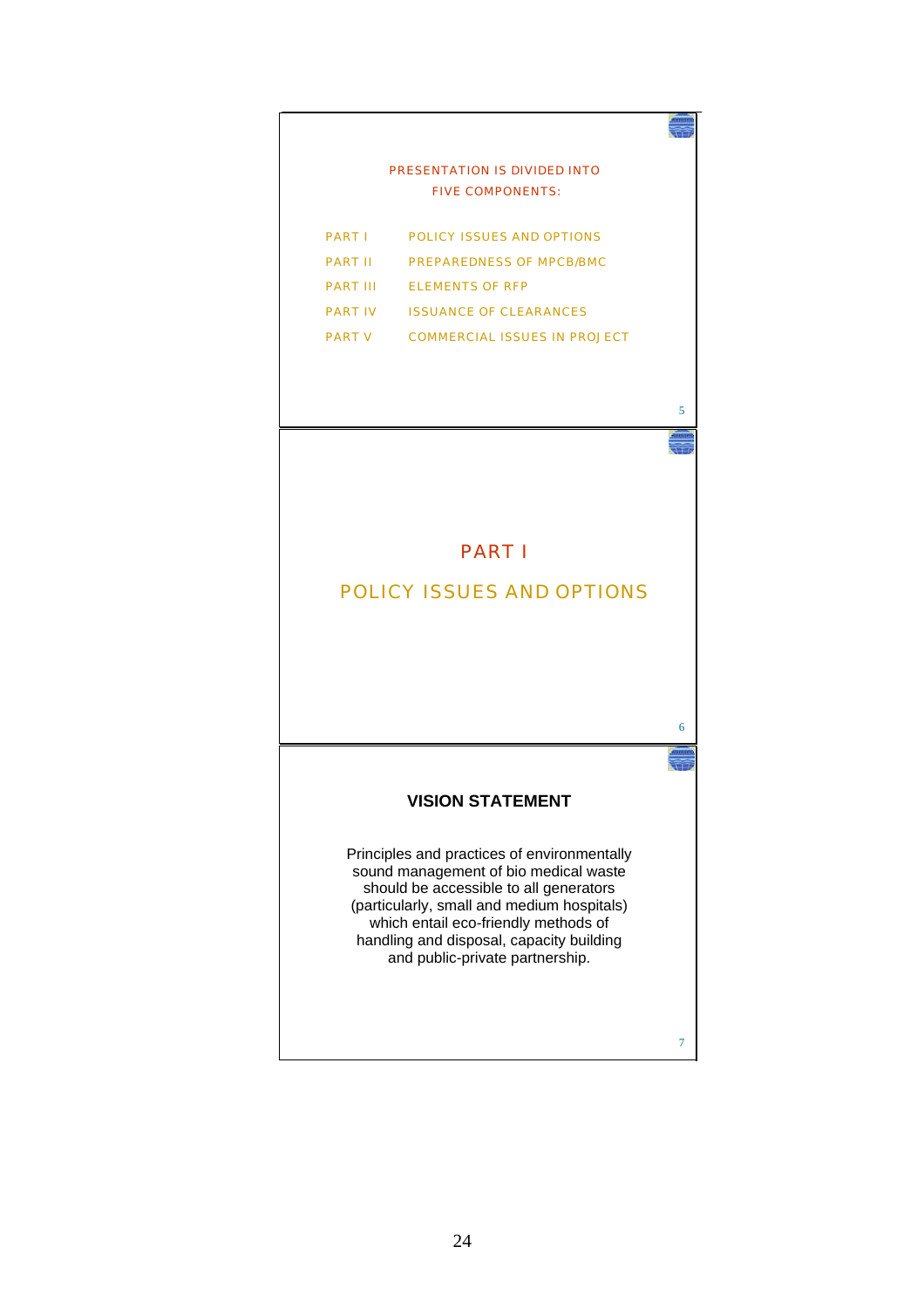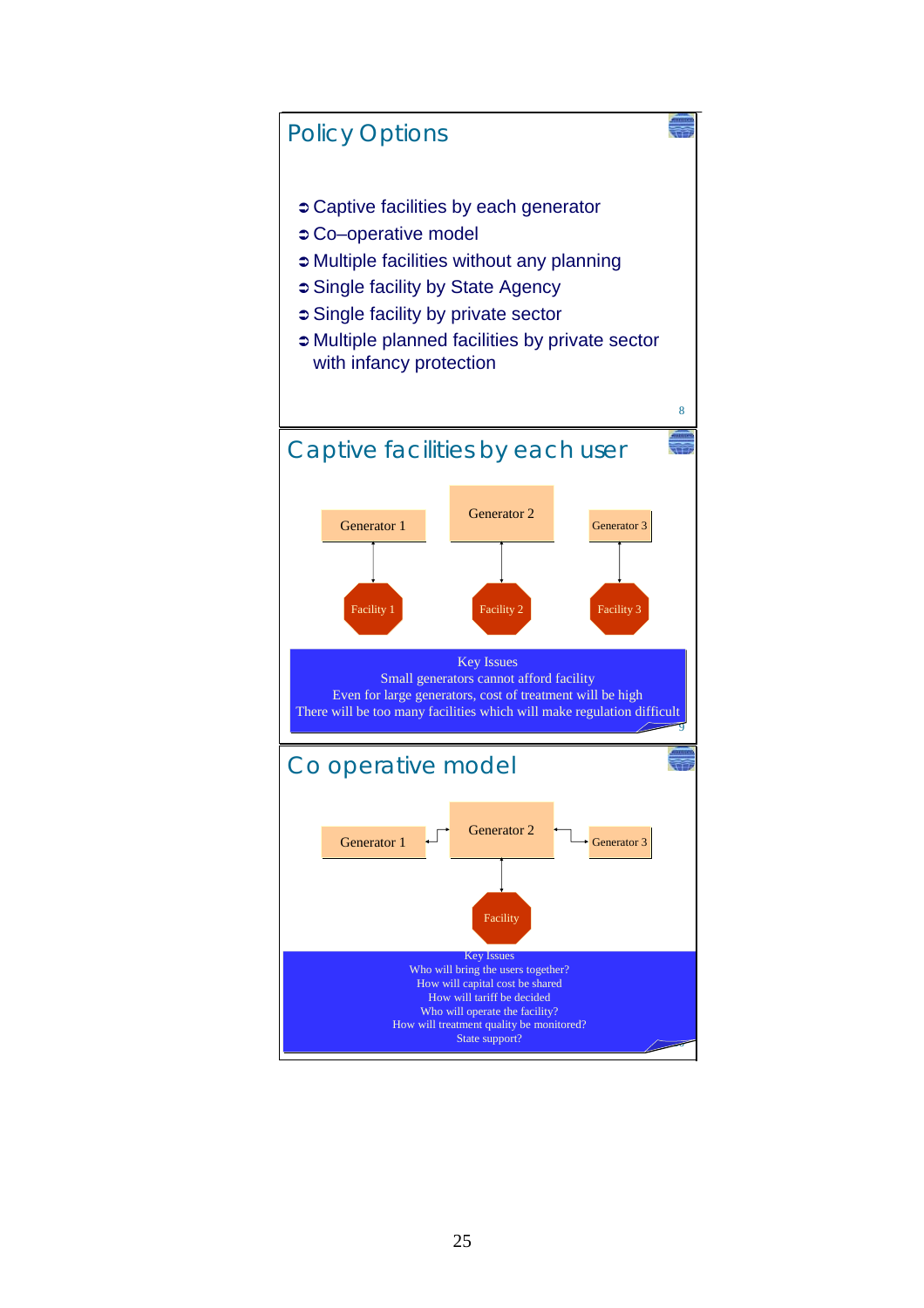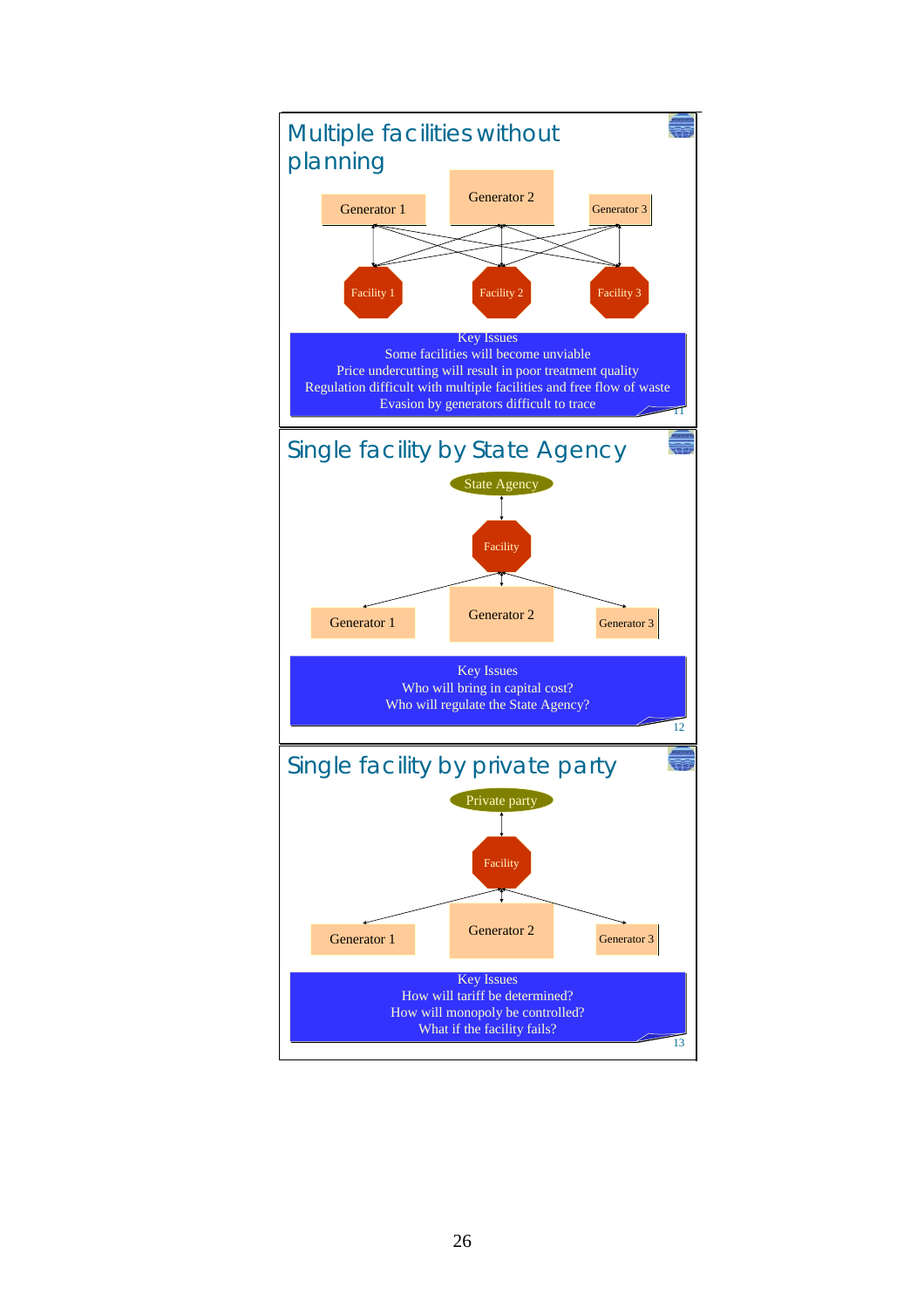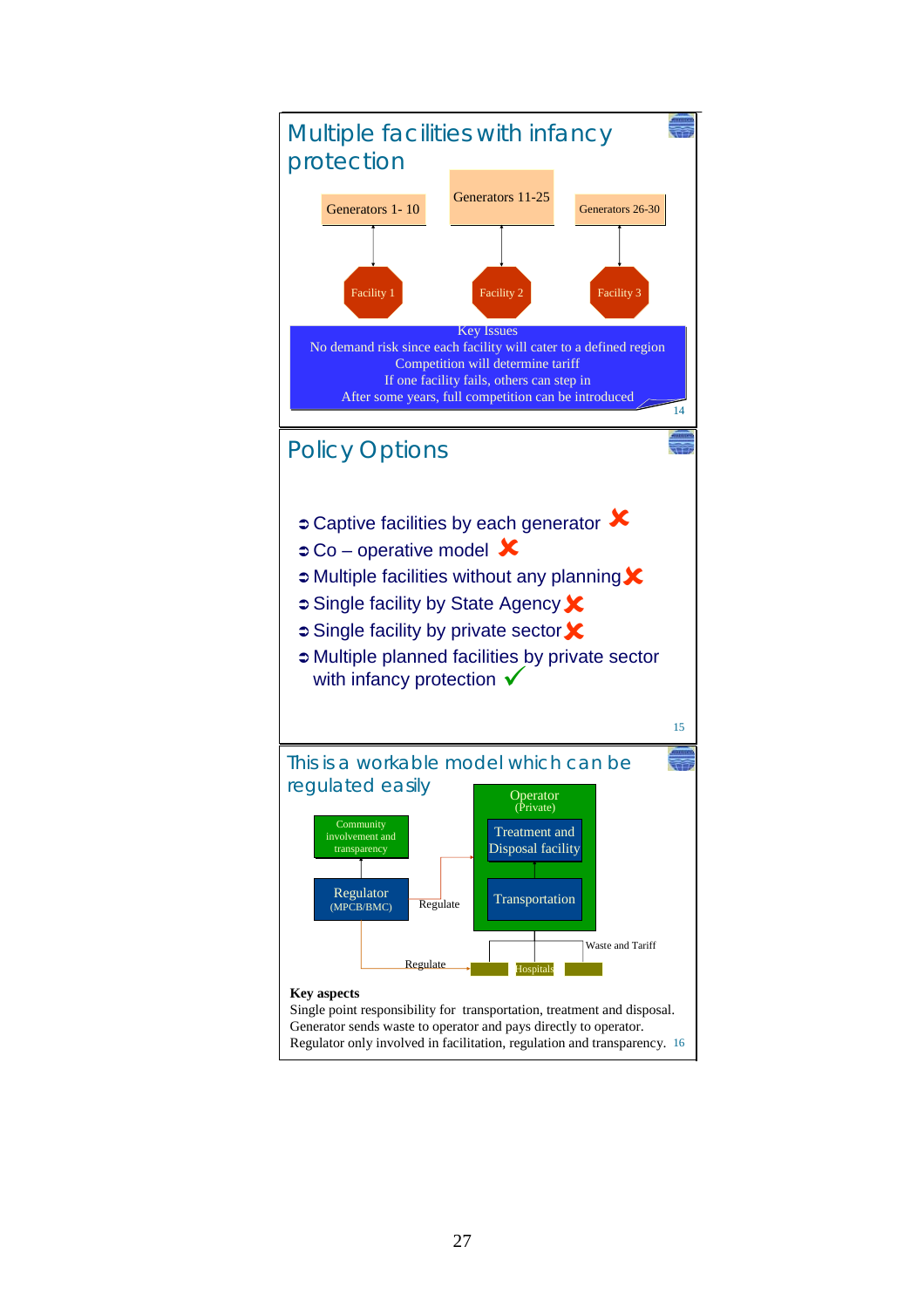| <b>MODUS OPERANDI</b>                                                                                                                                                                                                                                                                                                                                                                                                                                                                                                                                                                                                                                                                               |    |
|-----------------------------------------------------------------------------------------------------------------------------------------------------------------------------------------------------------------------------------------------------------------------------------------------------------------------------------------------------------------------------------------------------------------------------------------------------------------------------------------------------------------------------------------------------------------------------------------------------------------------------------------------------------------------------------------------------|----|
| <b>Elements of common facilities</b>                                                                                                                                                                                                                                                                                                                                                                                                                                                                                                                                                                                                                                                                |    |
| (A) SEGREGATION/STORAGE (at healthcare establishments)                                                                                                                                                                                                                                                                                                                                                                                                                                                                                                                                                                                                                                              |    |
| Different containers/ bags for different categories (to be<br>Provided by the operator)<br>Collection and segregation system within the hospital<br>Handover to operator and documentation                                                                                                                                                                                                                                                                                                                                                                                                                                                                                                          |    |
| (B) TRANSPORT<br>Manifest system<br>Catalogue for characterisation<br>$\bullet$<br>Declaration documentation by the generator<br>Acceptance documentation by the SPCB<br>Unloading (weight/volume)facilities<br>Criteria for disposal of containers<br>Washing of container and disposal of effluent<br>(C) TREATMENT                                                                                                                                                                                                                                                                                                                                                                               |    |
| Treatment options (as per BMW Rules)<br>Treatment programme<br>Reporting manifest to SPCB<br>Treatment cost and billing to the generator                                                                                                                                                                                                                                                                                                                                                                                                                                                                                                                                                            | 17 |
| (C) INCINERATOR                                                                                                                                                                                                                                                                                                                                                                                                                                                                                                                                                                                                                                                                                     |    |
| Capacity commensurate with BMW generated in the area<br>$\bullet$<br>Residence time and temperature<br>Air emission control<br>$\bullet$<br>Compliance of standards and monitoring<br>$\bullet$<br>Disposal of incineration ash / solid wastes<br>$\bullet$<br>Area requirement<br>٠<br>Technical manpower<br>٠<br>Capital, O & M and Treatment costs<br>(d) AUTOCLAVE//HYDROCLAVE<br>Facilities proposed<br>٠<br>Capacity<br>٠<br>Applicable criteria<br>$\bullet$<br>Recovery/recycling options<br>$\bullet$<br>Disposal of residue<br>$\bullet$<br>Area requirement<br>$\bullet$<br>Technical/scientific manpower<br>$\bullet$<br>Capital and O & M costs<br>$\bullet$<br><b>Treatment costs</b> |    |
|                                                                                                                                                                                                                                                                                                                                                                                                                                                                                                                                                                                                                                                                                                     | 18 |
| (E) ENGINEERED LANDFILL (OPTIONAL)<br>Proposed life-span and area requirement<br>Number of sections<br>Lining system.<br>Criteria for acceptance<br>٠<br>Leachate collection, treatment, disposal<br>Drainage of surface run-off, its collection, treatment (if<br>required based on pre-determined criteria) and disposal<br>Infrastructure facilities<br>Manifest system<br>Capital, O & M and Treatment costs<br>Laboratory support<br>(F) SHREDDER<br>Capacity<br>Specifications<br>Capital and O&M costs                                                                                                                                                                                       |    |
|                                                                                                                                                                                                                                                                                                                                                                                                                                                                                                                                                                                                                                                                                                     | 19 |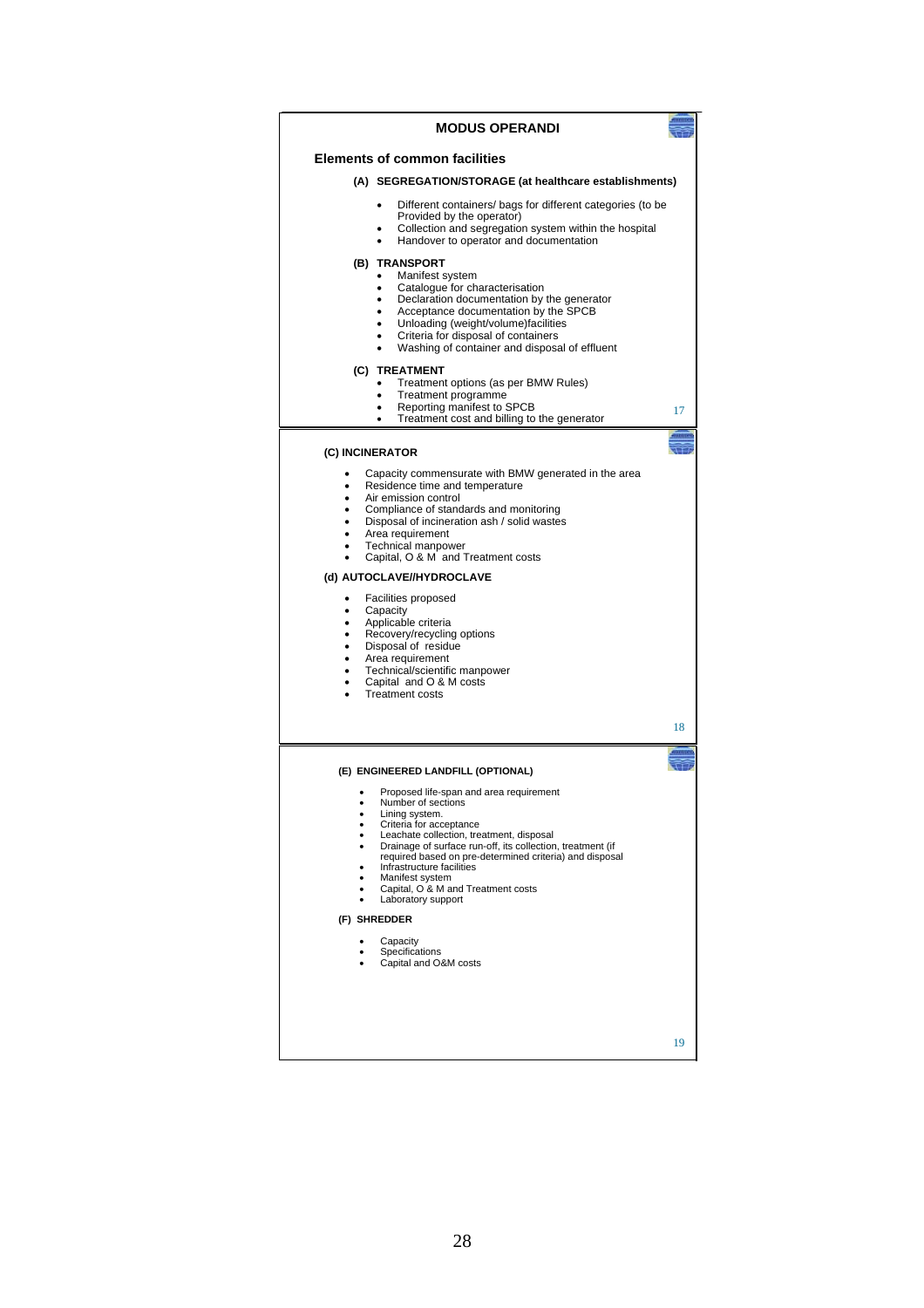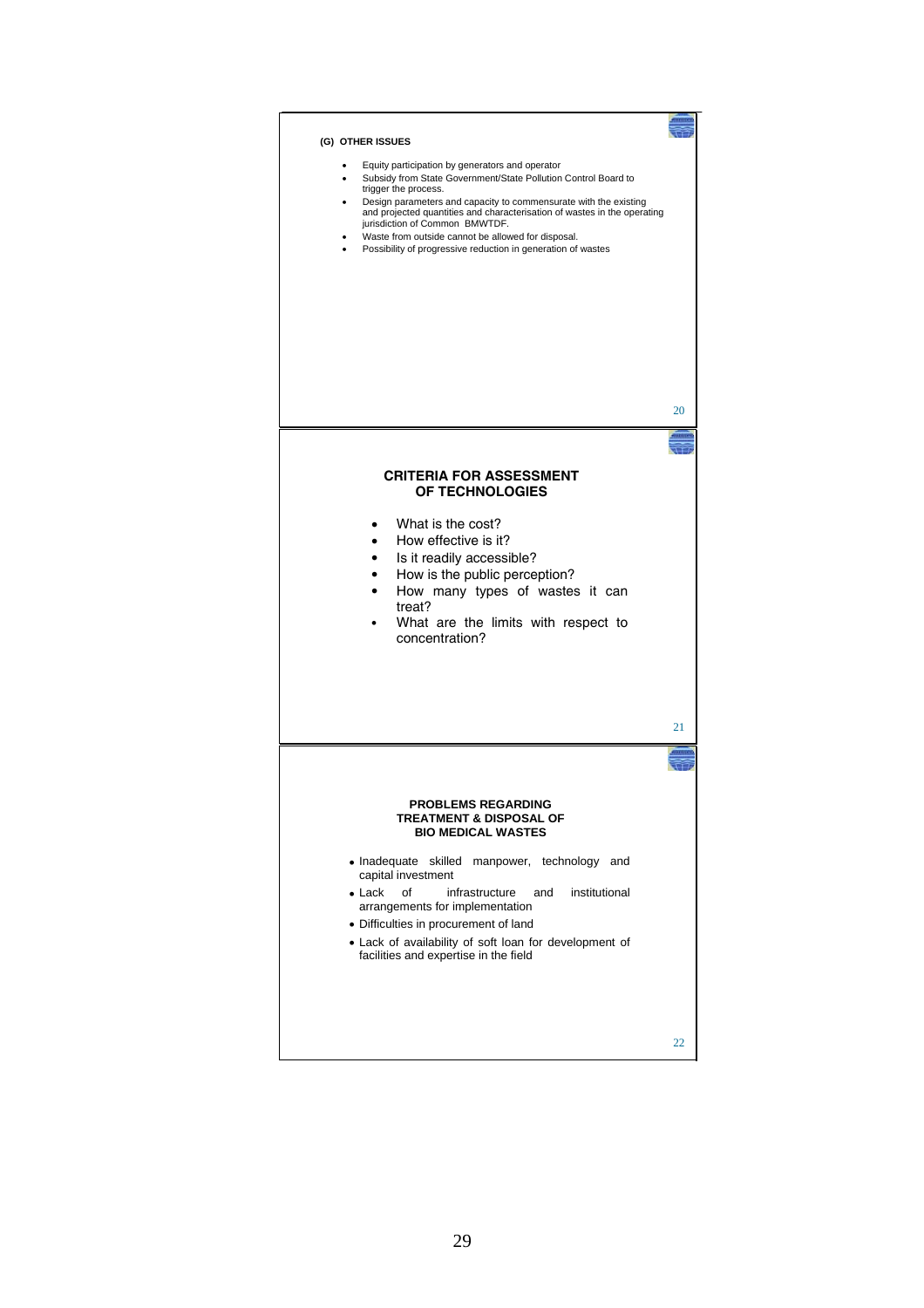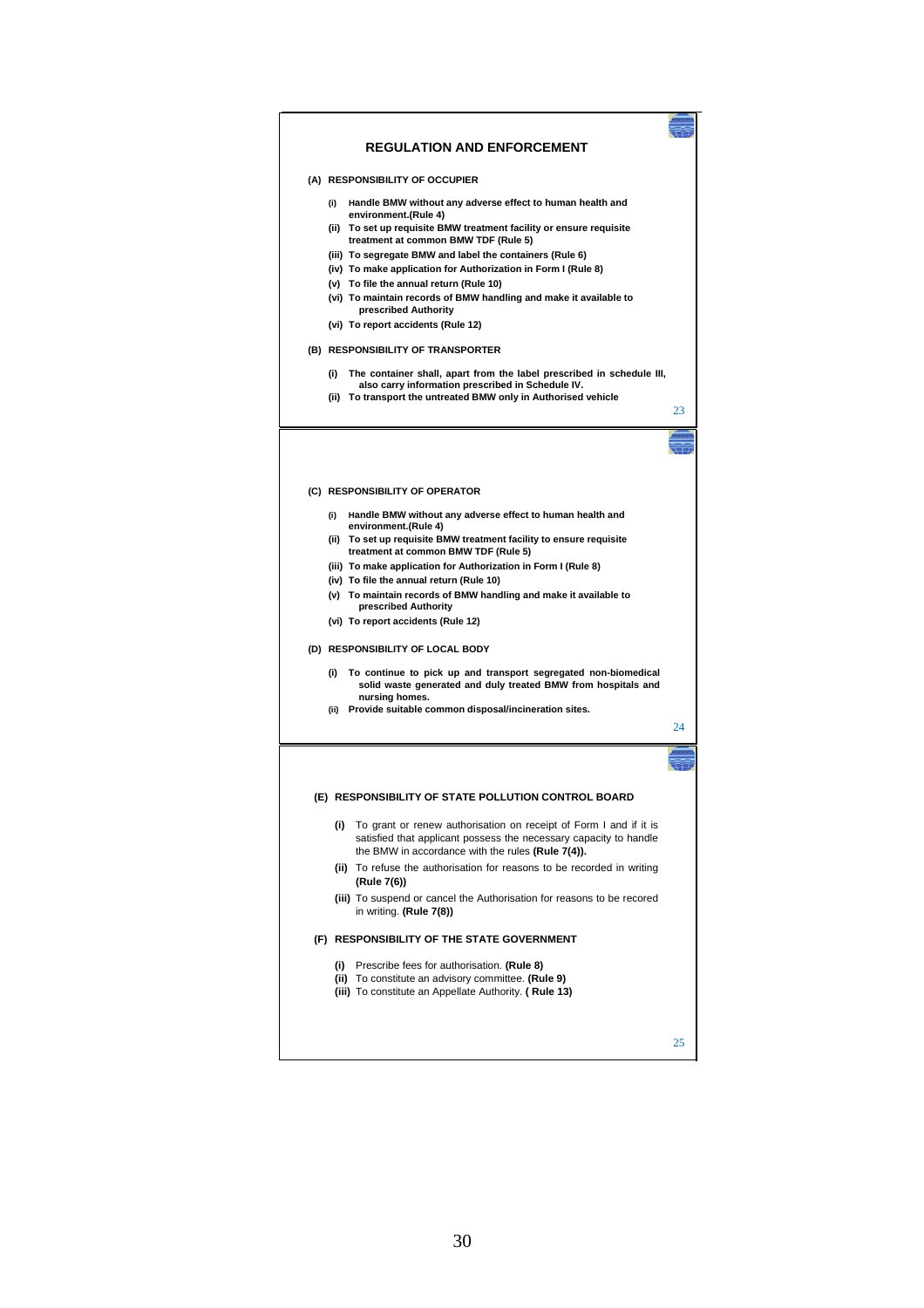| <b>PART II</b>                                                                                                                                                                                                                                                              |    |
|-----------------------------------------------------------------------------------------------------------------------------------------------------------------------------------------------------------------------------------------------------------------------------|----|
|                                                                                                                                                                                                                                                                             |    |
| <b>PREPAREDNESS OF MPCB/BMC</b>                                                                                                                                                                                                                                             |    |
|                                                                                                                                                                                                                                                                             | 26 |
| <b>INSTITUTIONAL STRENGTHENING</b>                                                                                                                                                                                                                                          |    |
| Re-structuring of organisational setup in the Board                                                                                                                                                                                                                         |    |
| Strengthening of monitoring network:<br>Setting up of vigilance squads<br>Documentation of data                                                                                                                                                                             |    |
| Improved Efficiency:<br>Time bound clearances and longer duration of authorisation validity<br>Optimisation of inspection/visits<br>Simplification of procedures and decentralisation<br>Computerisation<br><b>Faster communication facilities</b><br>Networking of offices |    |
| Infrastructure/facilities and capacity building:                                                                                                                                                                                                                            |    |
|                                                                                                                                                                                                                                                                             | 27 |
| <b>PART II:</b><br><b>PREPAREDNESS OF THE STATE BOARD</b>                                                                                                                                                                                                                   |    |
| <b>ADOPTION OF POLICY DECISION</b>                                                                                                                                                                                                                                          |    |
| SUPPORT OF THE STATE GOVERNMENT<br>$\bullet$                                                                                                                                                                                                                                |    |
| <b>COMMITMENT OF SUBSIDY, IF ANY</b><br>$\bullet$                                                                                                                                                                                                                           |    |
| <b>ASSURANCE OF WASTE FLOW</b><br>$\bullet$                                                                                                                                                                                                                                 |    |
| • OPERATIONAL/COMMAND AREA OF BMWTDF                                                                                                                                                                                                                                        |    |
| INVENTORY OF WASTES: CATEGORY-WISE.<br><b>AREA-WISE, AND QUANTITIES</b>                                                                                                                                                                                                     |    |
| <b>GUIDELINES OF CPCB FOR COMMON FACILITIES</b>                                                                                                                                                                                                                             |    |
|                                                                                                                                                                                                                                                                             | 28 |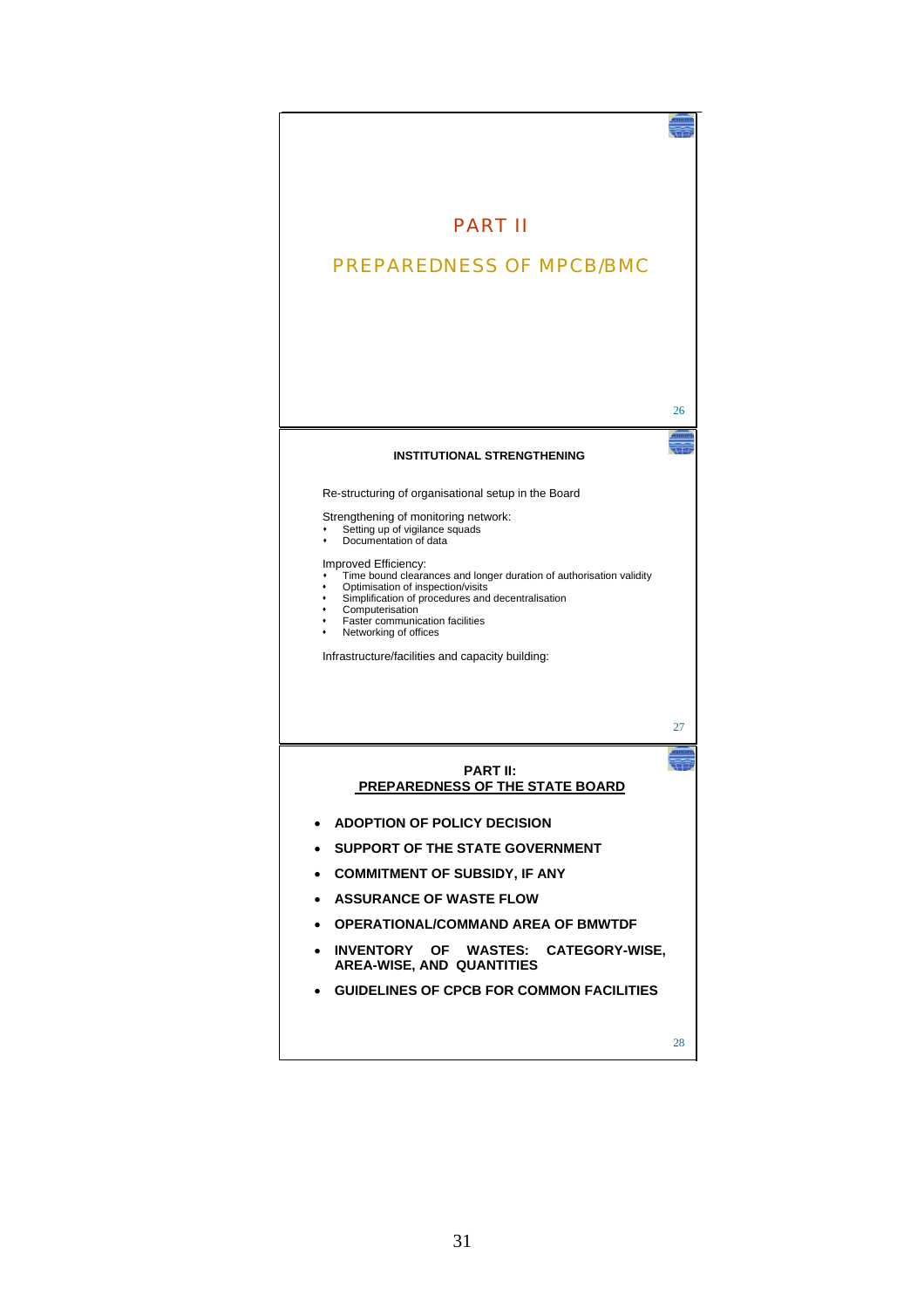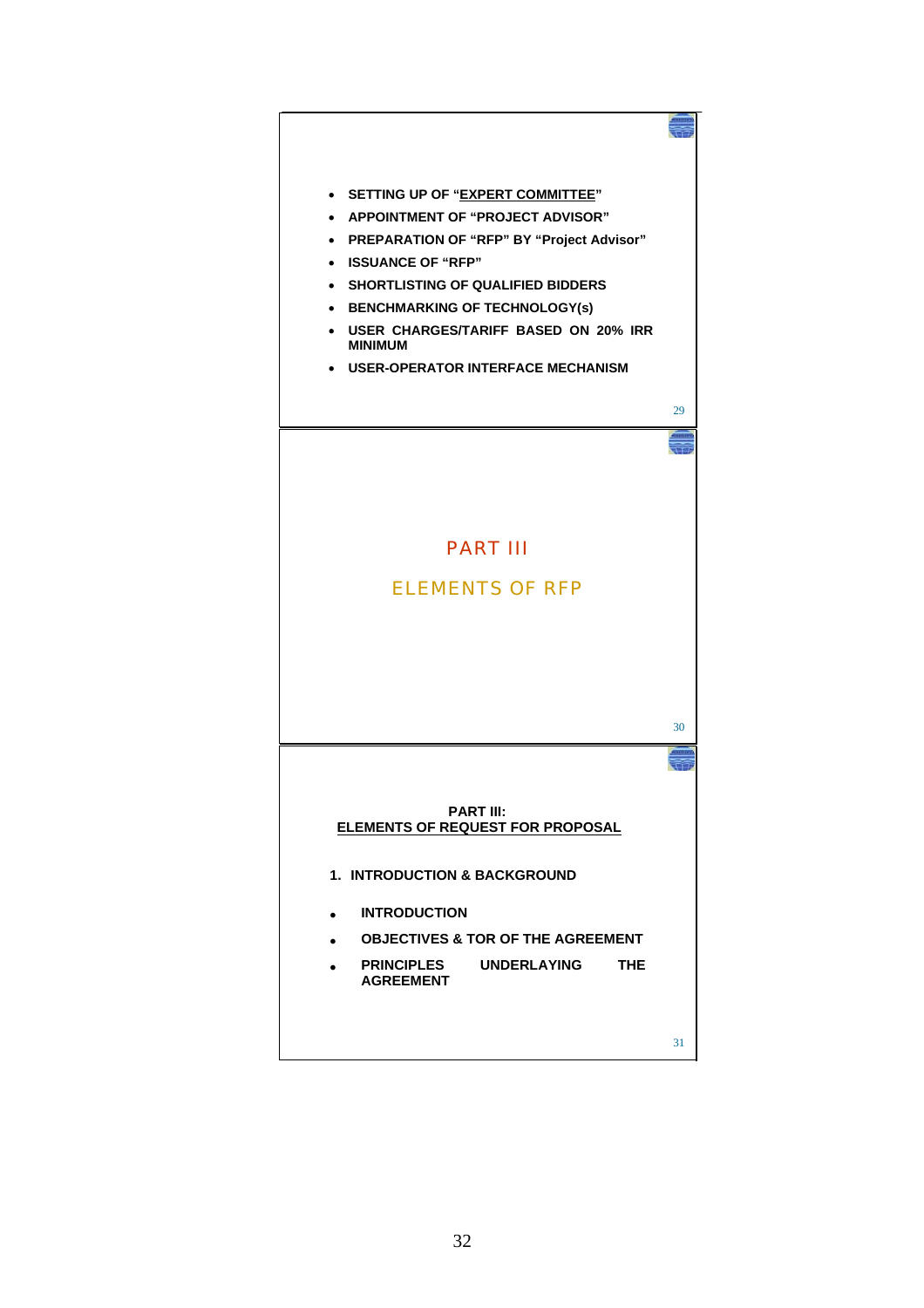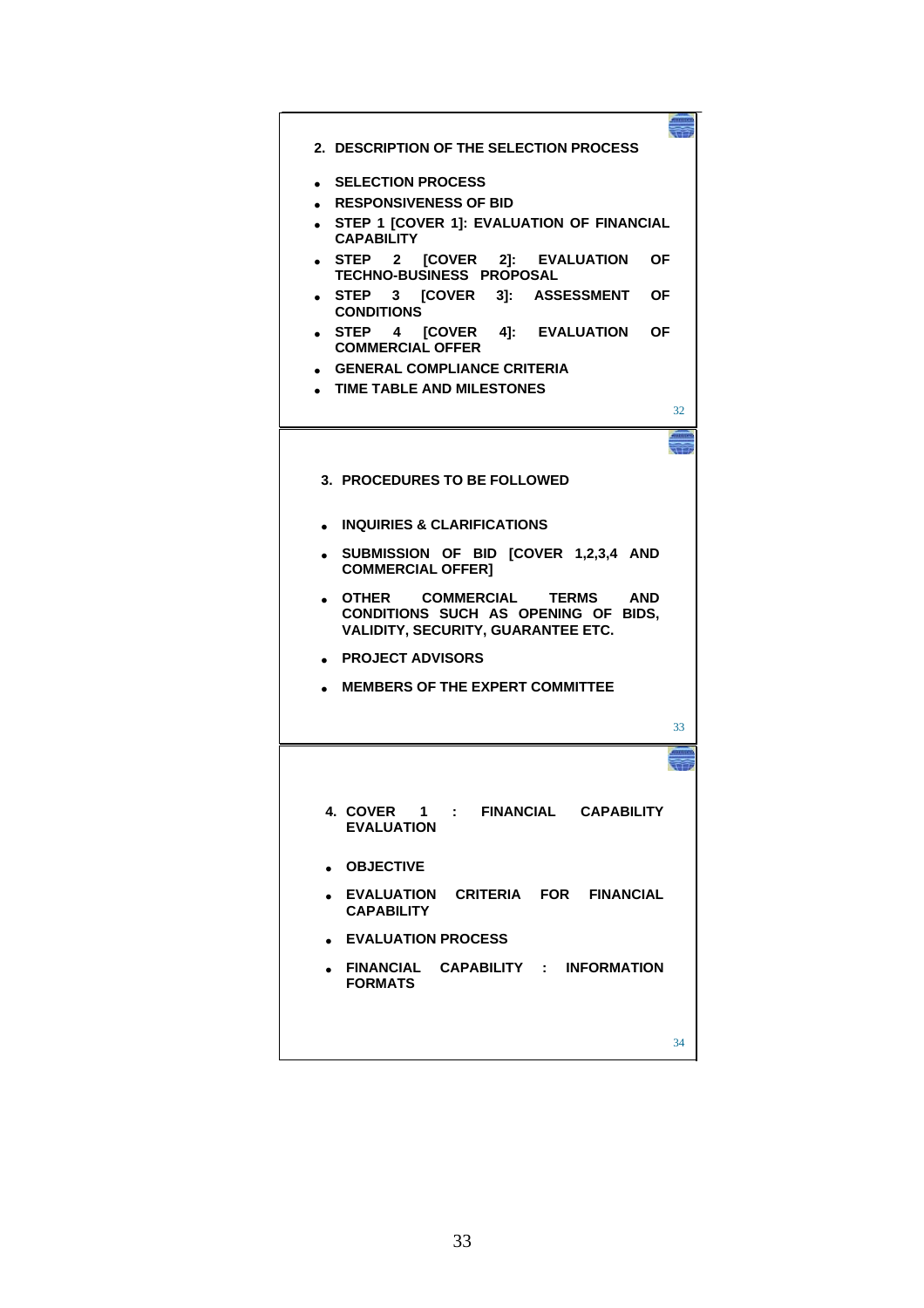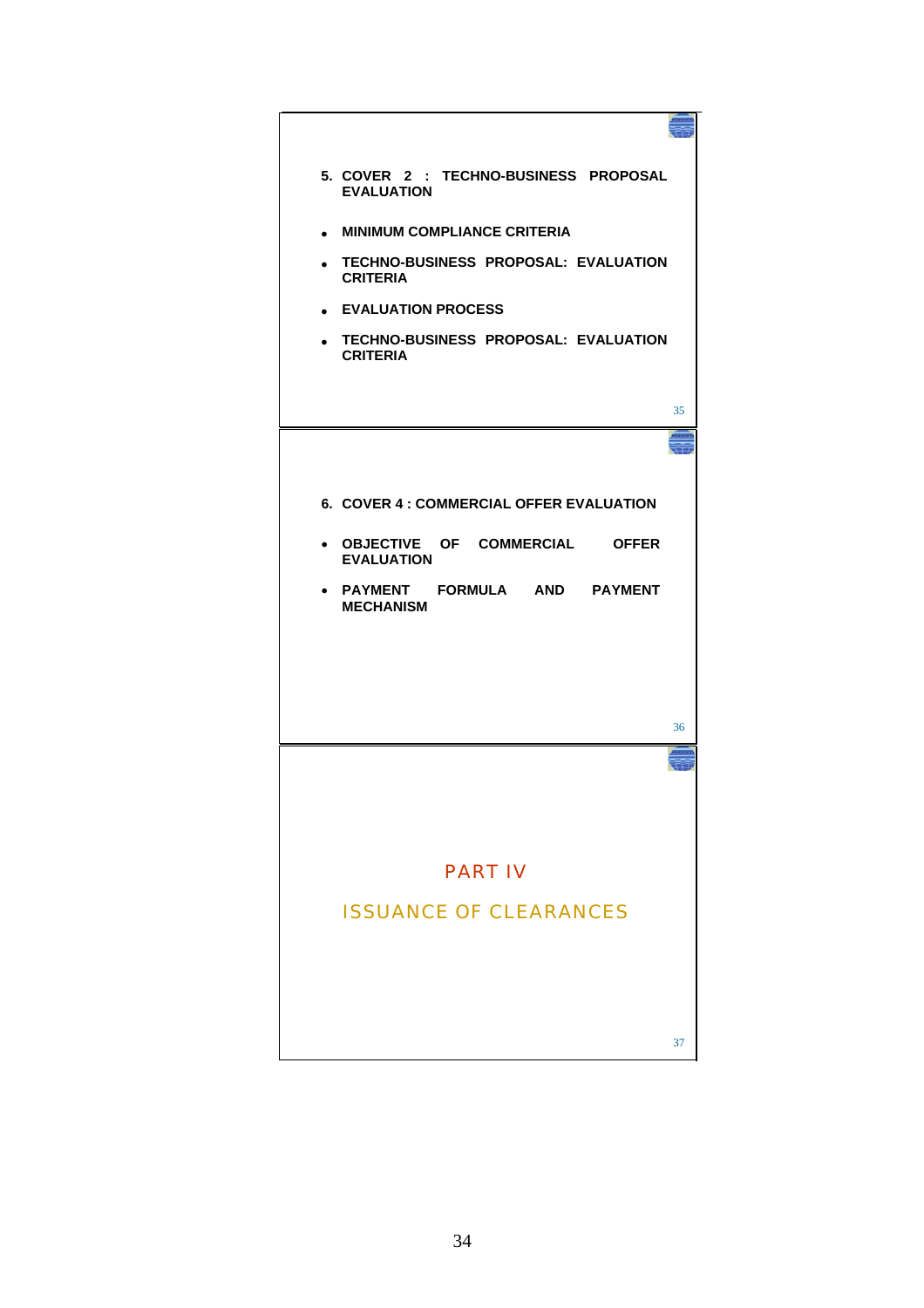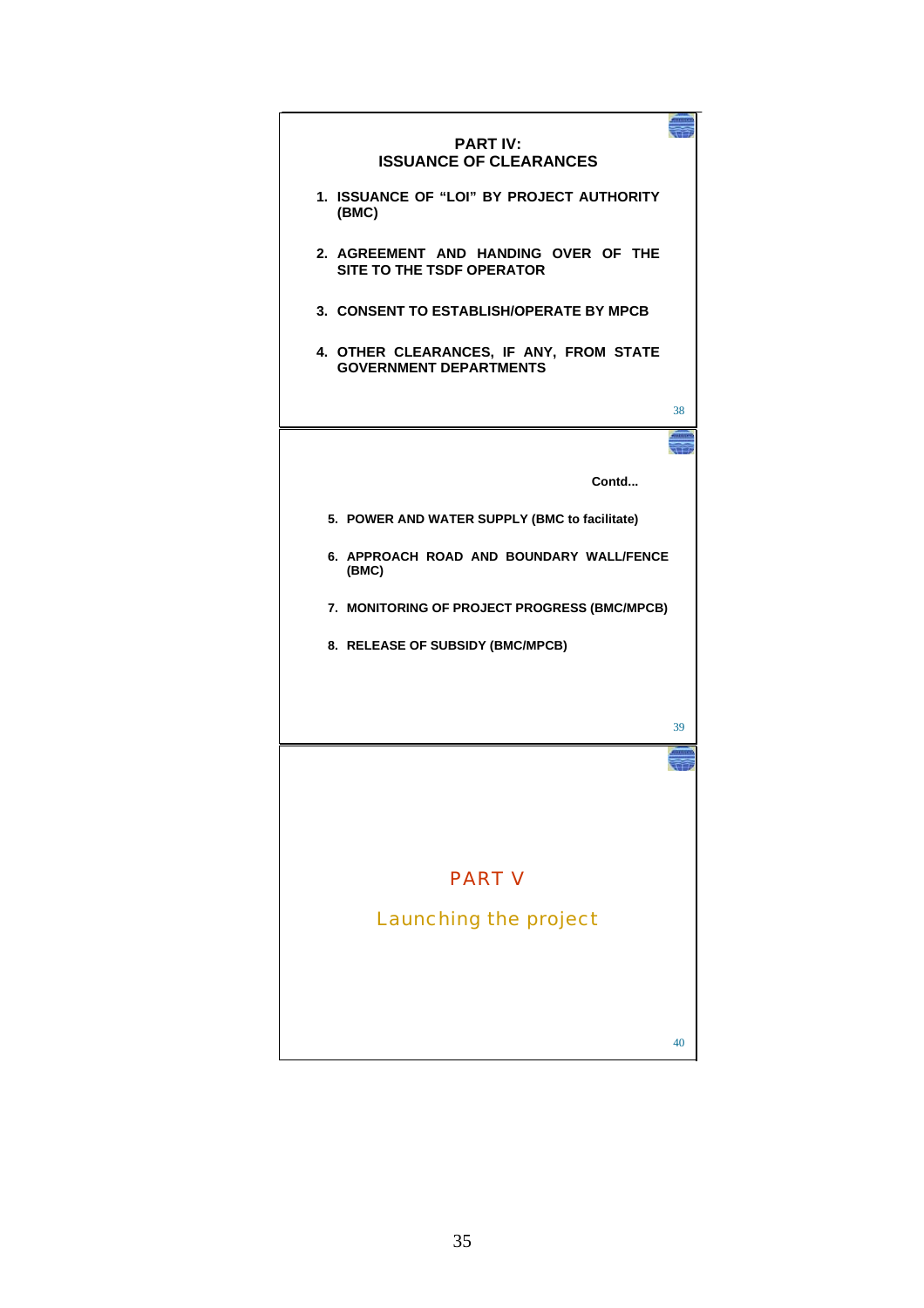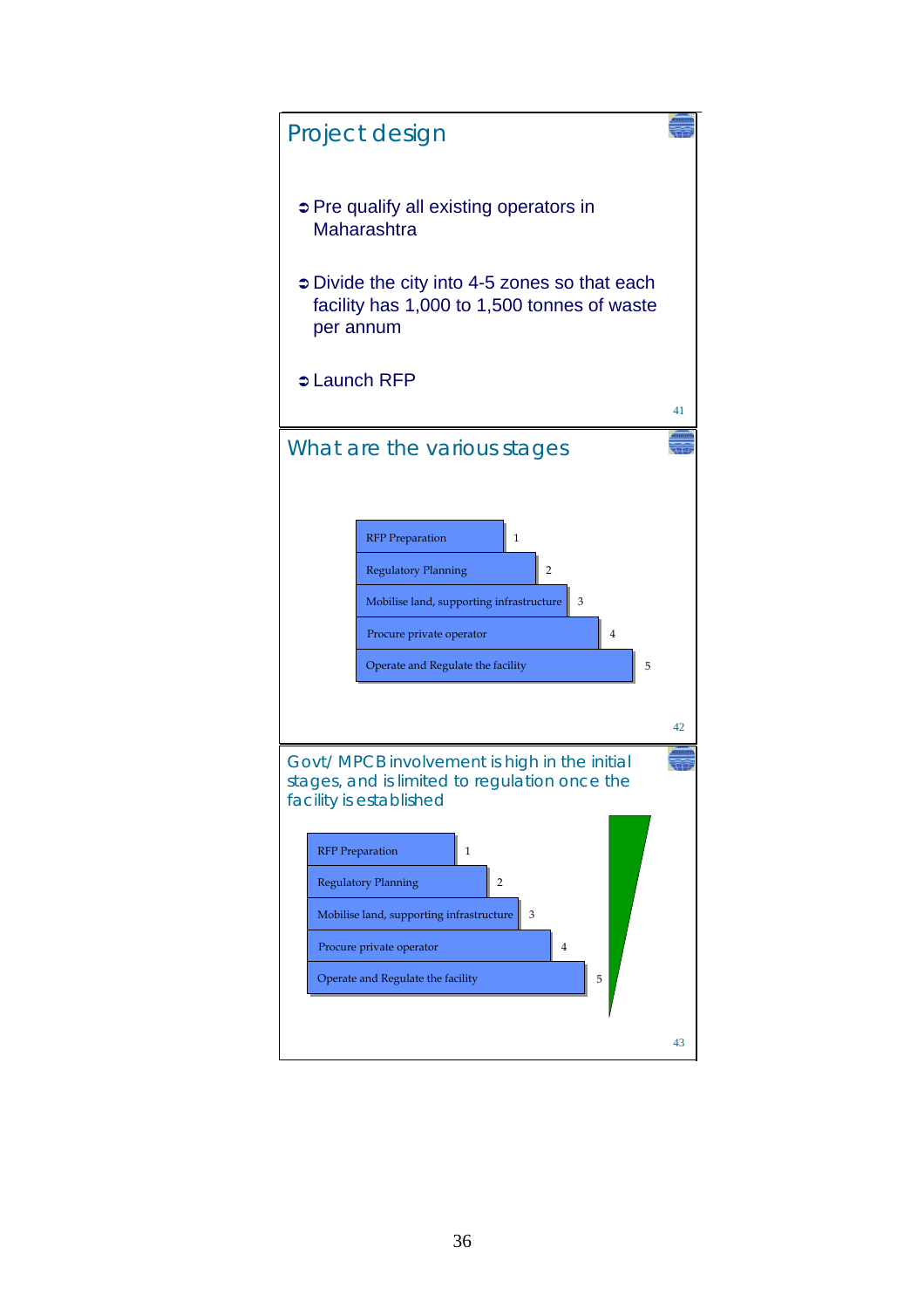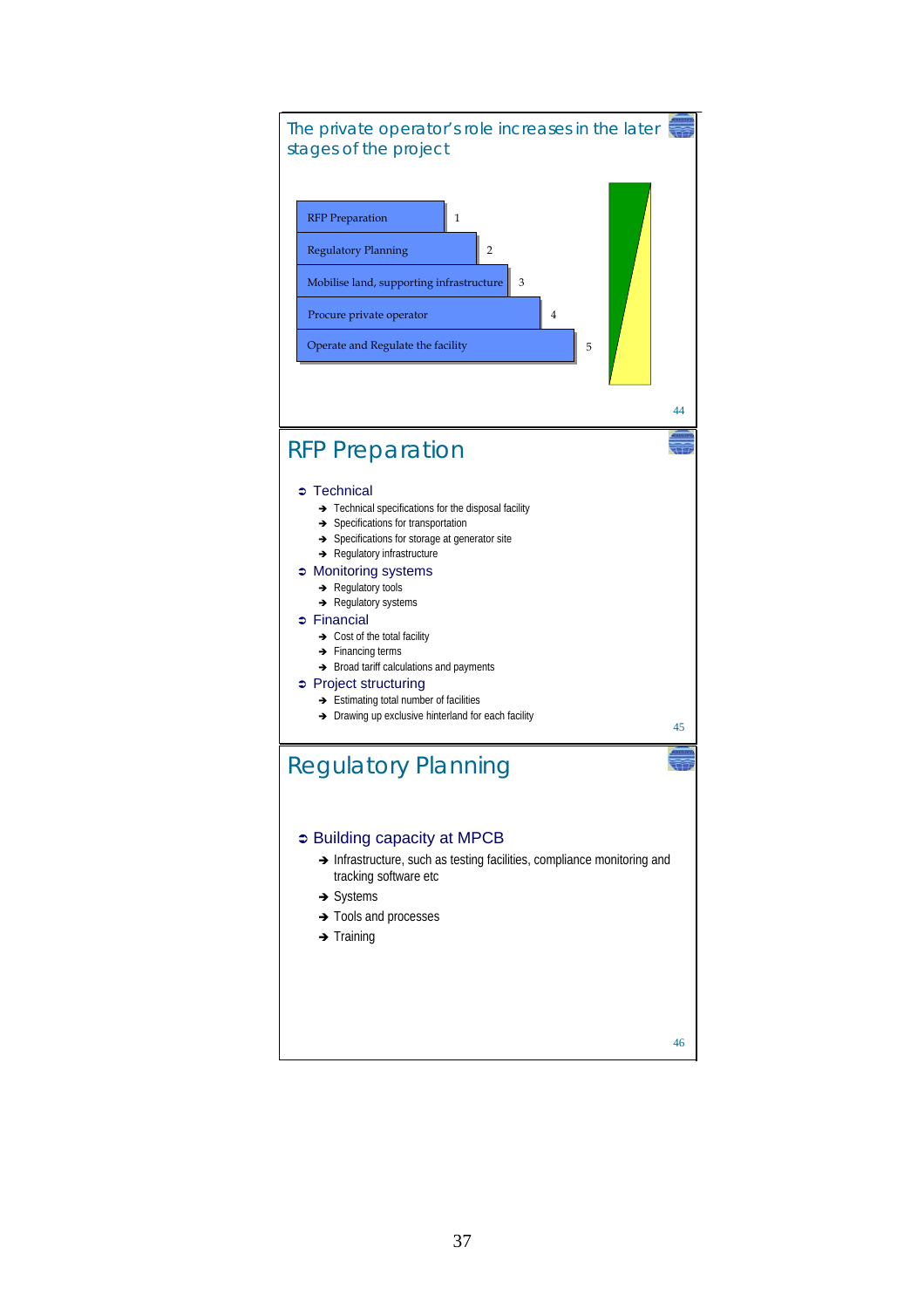